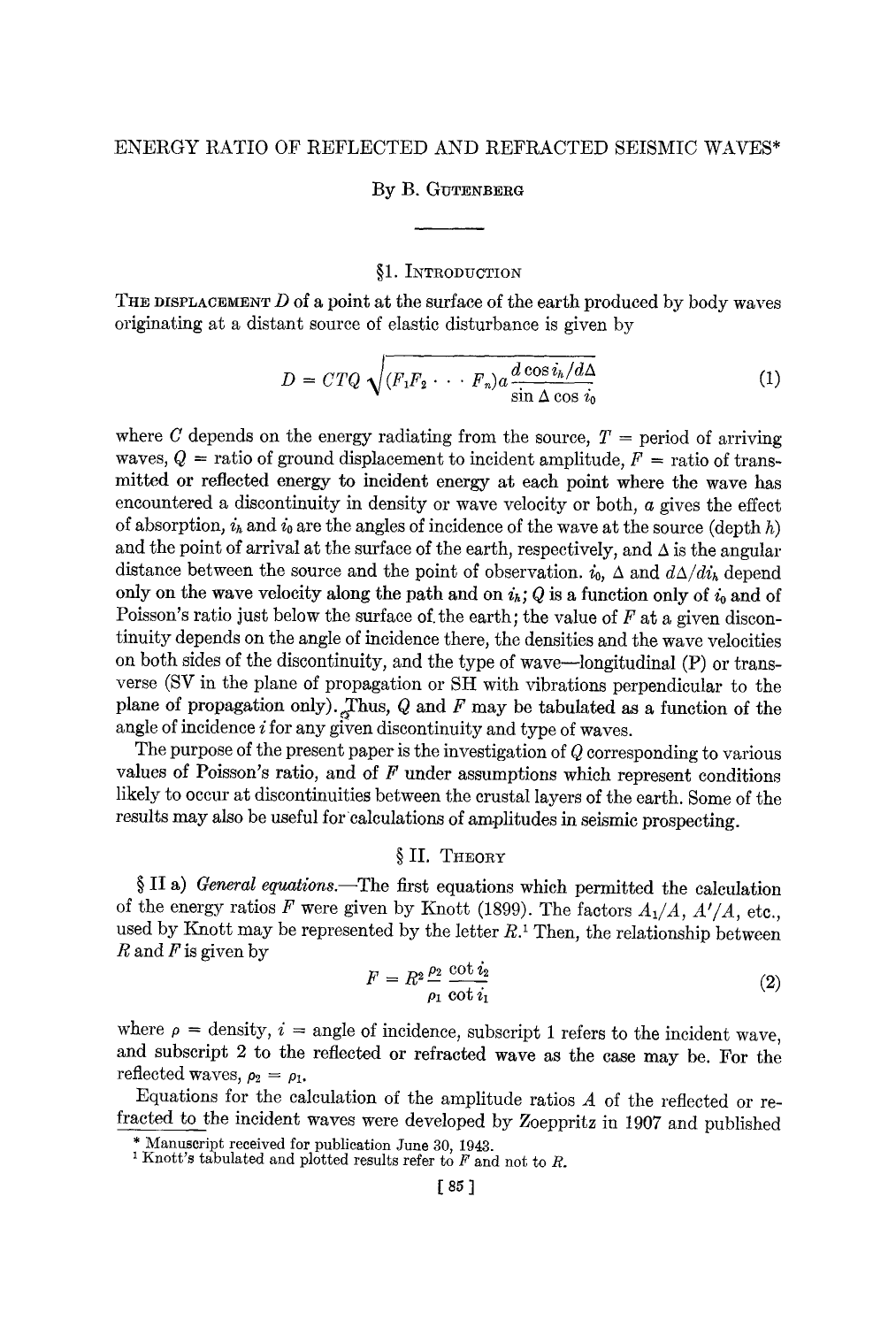eleven years after his death (Zoeppritz, 1919). The relationship between  $A$  and  $F$ is given by

$$
F = A^2 \frac{\rho_2}{\rho_1} \frac{\sin 2 i_2}{\sin 2 i_1}
$$
 (3)

Both sets of equations, those of Knott and those of Zoeppritz as well, have been used and reproduced repeatedly. Unfortunately, misprints are not infrequent.<sup>2</sup> Further contributions to the theory have been published; for example, by Jeffreys (1926), Blut (1932), Muskat (1938), Dix (1939), Joos and Teltow (1939), Muskat and Meres (1940), Ott (1942). An excellent summary of the fundamental papers, with a discussion of the relations between some of the equations and quantities used, was given by Macelwane (1936, pp. 147-179). For certain purposes, the use of the Zoeppritz equations is preferable; some consider the Knott equations as less tedious to work with. The author, in special instances, has used with advantage equations giving directly the square roots of the energy ratios  $F$  of the reflected or refracted to the incident energy, which are to be used in the evaluation of amplitudes from equation (1). At first glance, these equations appear to be more complicated than those of Knott or Zoeppritz, but it must be considered that they give directly the desired quantities, while to each value resulting from the equations of Knott or Zoeppritz equations (2) and (3), respectively, must be applied to find the quantities needed.

Throughout the present paper the following symbols are used:

| P = longitudinal wave                           | S = transverse wave                 |                       |                                     |                            |          |
|-------------------------------------------------|-------------------------------------|-----------------------|-------------------------------------|----------------------------|----------|
| SV = component of S in the plane of propagation | SH = component perpendicular to it. |                       |                                     |                            |          |
| Sequence root of energy ratio $F$               | c                                   | d                     | e                                   |                            |          |
| Square root of energy ratio $F$                 | c                                   | d                     | e                                   |                            |          |
| Angle of incidence                              | $\alpha$                            | $\beta$               | $\eta$                              | $\zeta$                    |          |
| Velocity in medium                              | $\rho_1$                            | $\rho_2$              |                                     |                            |          |
| Density in medium                               | $\rho_1$                            | $\rho_2$              |                                     |                            |          |
| Poisson's ratio in medium                       | $\rho_1$                            | $\rho_2$              |                                     |                            |          |
| $j = \sqrt{\rho_1/\rho_2}$                      | $q = \frac{V_1}{v_1}$               | $p = \frac{v_2}{v_1}$ | $r = \frac{v_2}{V_1} = \frac{p}{q}$ | $s = \frac{V_2}{v_1} = nq$ | $t = pq$ |

The following are fundamental equations:

$$
\sigma_1 = \frac{1}{2} \left( 1 - \frac{1}{q^2 - 1} \right), \quad \text{similarly} \quad \sigma_2 \tag{4a}
$$

 $\sin a: \sin \beta: \sin \eta: \sin \zeta = V_1: v_1: V_2: v_2$  (4b)

$$
c^2 + d^2 + e^2 + f^2 = 1 \tag{4c}
$$

If a P wave is incident, the square roots of the energy ratios are given by

$$
1 + c + Id - jJe + jKf = 0 \tag{5a}
$$

<sup>&</sup>lt;sup>2</sup> For example, in Gutenberg (1932), p. 45, the last term in the third and fourth equations of the group (115) should contain the angle  $2i_2$  in the last terms (not  $i_2$ ); on p. 52, the last term of the last equation in (142) should contain the factor  $V_2/\mathfrak{B}_1$  (not  $\mathfrak{B}_2/\mathfrak{B}_1$ ); in Macelwane (1936), p. 169, equation (7.66), the same misprint occurs in the term with E (center of the line). However, in Macelwane (1933), p. 117, the corresponding equation in (5) is correct. In Byerly (1942), p. 167, equation (62), one factor,  $\rho_2/\rho_1$ , should be omitted in the last term.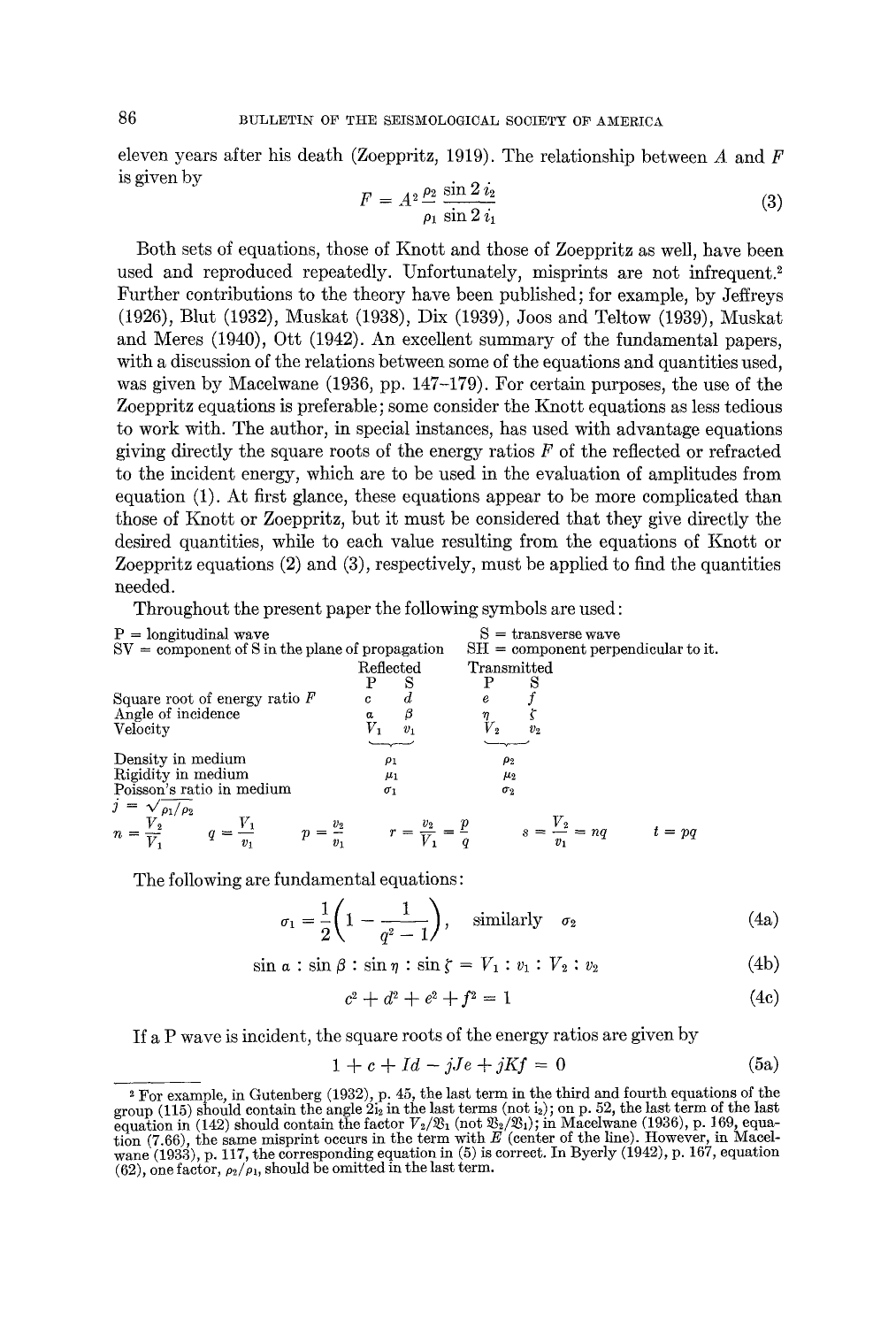$$
1 - c + \frac{1}{I}d - \frac{j}{J}e - \frac{j}{K}f = 0
$$
 (5b)

$$
-1 + c + Ld + \frac{p^2}{j}Me - \frac{t}{j}Qf = 0
$$
 (5c)

$$
-1 - c + \frac{1}{L}d + \frac{1}{j}JNe + \frac{r}{j}Rf = 0
$$
 (5d)

Similarly for an incident SV-wave

$$
-1 + d - Ic - j\frac{I}{K}f - j\frac{I}{J}e = 0
$$
 (6a)

$$
1 + d + \frac{1}{I}c + j\frac{K}{I}f - j\frac{J}{I}e = 0
$$
 (6b)

$$
1 + d - Lc + \frac{p^2}{j} \frac{K}{I} f + \frac{s}{j} Ue = 0
$$
 (6c)

$$
-1 + d + \frac{1}{L}c - \frac{1}{j}\frac{I}{K}Nf + \frac{p^2}{js}\frac{N}{U}e = 0
$$
 (6d)

In both groups of equations

$$
I = \sqrt{\cot a \cot \beta}; J = \sqrt{\cot a \tan \eta}; K = \sqrt{\cot a \cot \zeta}; \frac{I}{K} = \sqrt{\cot \beta \tan \zeta}; (7a)
$$

$$
L = q \sqrt{\frac{\cot 2\beta \cos 2\beta}{\sin 2\alpha}} = \frac{\cot^2 \beta - 1}{2I}; \quad M = \sqrt{\frac{\cos \eta}{\cos \alpha}}; \quad N = \frac{\cos 2\zeta}{\cos 2\beta};
$$
 (7b)

$$
Q = \sqrt{\frac{\cot 2\zeta \cos 2\zeta}{\sin 2a}}; \quad R = \frac{\sqrt{\sin 2\zeta \sin 2a}}{\cos 2\beta}; \quad U = \frac{\cos 2\zeta}{\sqrt{\sin 2\beta \sin 2\eta}}
$$
(7c)

If an SH wave is incident, there is only a reflected and possibly a transmitted SH wave. The square roots of their energy ratios are given by

$$
d = \frac{1 - H}{1 + H} \qquad f = \frac{2}{1 + H} \sqrt{H} \tag{8}
$$

where

$$
H = \frac{\rho_2 v_2 \cos \zeta}{\rho_1 v_1 \cos \beta} = \frac{\rho_2 \sin 2\zeta}{\rho_1 \sin 2\beta} = \frac{\mu_2 \cot \zeta}{\mu_1 \cot \beta}
$$
(9)

In the preceding equations, the plus sign in connection with a longitudinal wave corresponds to a movement in the direction from the medium of the incident wave to the medium of the transmitted wave. In the refracted P waves, the plus sign indicates that an arriving compression is transmitted as a compression or that a dilatation continues as a dilatation; a change in sign corresponds to a change from compression to dilatation and vice versa. In the reflected P waves, the minus sign indicates no change, the plus sign that the reflected wave starts with a dilatation if the arriving wave begins with a compression, and vice versa. In the transverse waves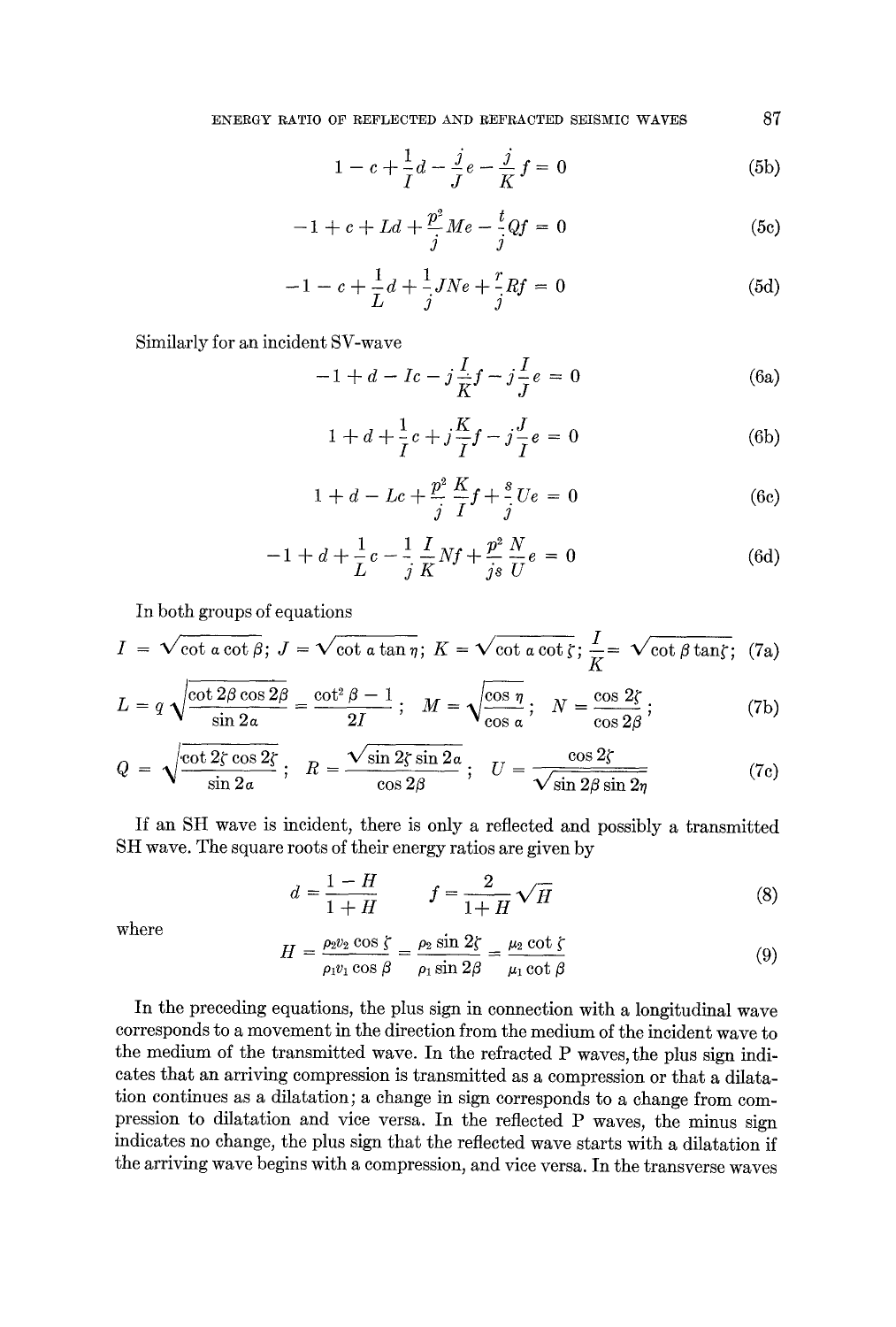no generally adopted rule exists. Different usage of the plus and minus signs may be found even in two papers by the same author. Of course, the same rule should be used throughout. A change in sign with increasing angle of incidence usually indicates that the amplitude passes through zero.

All equations for the calculation of energy or amplitudes mentioned thus far are based on certain simplifications, especially the assumption of plane waves. In general, the results of the calculations are in good agreement with the observations. However, for a wave which travels almost tangent to the discontinuity (angle of incidence near  $90^{\circ}$  and in the medium with the higher velocity, the calculated energy may be much too small. (Joos and Teltow, 1939, Oft, 1942; see also Muskat, 1938, Dix, 1939.)

Results for special cases may be found easily from the equations. For example, for: 1)  $\alpha=0, \ \beta=0.$ 

P wave incident 
$$
d = 0
$$
,  $f = 0$ ,  $c = \frac{n - j^2}{n + j^2}$   $e = \frac{2j\sqrt{n}}{n + j^2}$  (10)

SV wave incident  
\nSH wave incident 
$$
\left\{\n\begin{array}{ll}\nc = 0, & e = 0, & d = -\frac{p - j^2}{p + j^2} & f = -\frac{2j\sqrt{p}}{p + j^2}\n\end{array}\n\right.
$$
\n(11)

$$
2) \ \ a = 90
$$

P wave incident  $d = 0, e = 0, f = 0, c = -1$ SV wave incident  $c = 0$ , for others use (6).

$$
3) \ \beta = 90^{\circ}
$$

SV or SH wave incident  $c=0, e=0, f=0, |d|=1$ 

In general, if the angle of incidence of the arriving wave is  $90^{\circ}$ , all the energy goes into the reflected wave of the same type; if any other angle of incidence is  $90^{\circ}$ , the calculated energy of the corresponding wave is zero.

§ II b) *Equations assuming equal velocities on both sides of discontin~ity.--Usually*  the density as well as the elastic constants of a crystalline material are greater than those of the same material at a temperature above its melting point. Although experimental data for the rocks at the depth in the interior of the earth where this melting point is reached are completely lacking, we must consider the possibility that the ratio of the two densities is about equal to that of the elastic constants and that the change in wave velocity between the two states is small as first pointed out by Daly. For this reason the special equations are of interest which result from equations (5-11), if  $n = p = 1$ ,  $\alpha = \eta$ ,  $\beta = \zeta$ .

If a P wave is incident, we find now

$$
1 + c + Id - je + jIf = 0 \tag{12a}
$$

$$
1 - c + \frac{1}{I}d - je - \frac{j}{I}f = 0
$$
 (12b)

$$
-1 + c + Ld + \frac{1}{j}e - \frac{L}{j}f = 0
$$
 (12c)

$$
-1 - c + \frac{1}{L}d + \frac{1}{j}e + \frac{1}{jL}f = 0
$$
 (12d)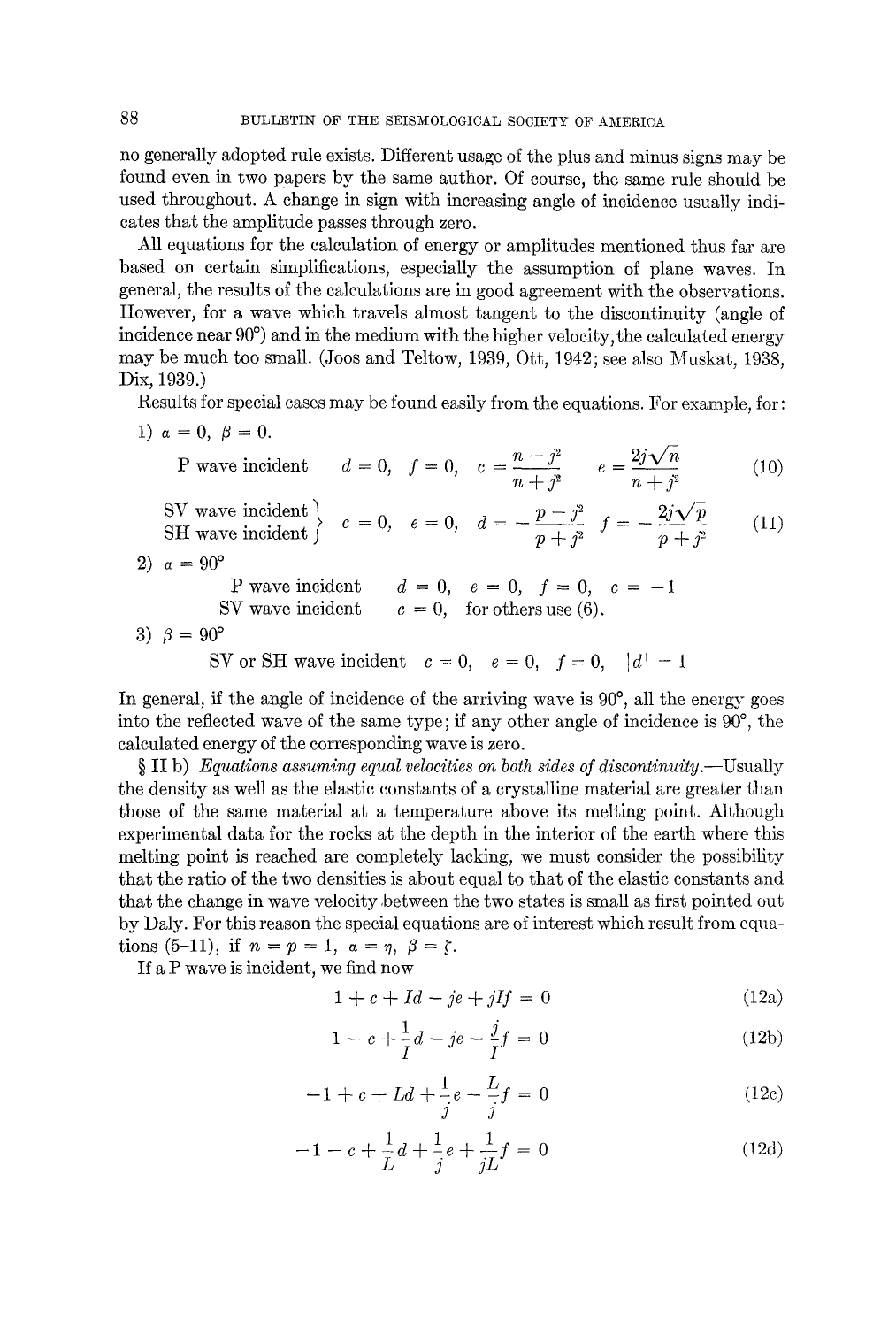The equations corresponding to (6a-6d) for an incident SV wave are, in our special case, as follows:

$$
1 - d + Ic + jf + jIe = 0 \tag{13a}
$$

$$
1 + d + \frac{1}{I}c + jf - \frac{j}{I}e = 0
$$
 (13b)

$$
-1 - d + Lc - \frac{1}{j}f - \frac{L}{j}e = 0
$$
 (13c)

$$
-1 + d + \frac{1}{L}c - \frac{1}{j}f + \frac{1}{jL}e = 0
$$
 (13d)

Except for the sign of the transverse waves and the interchange of  $c$  with  $d$  and of  $f$  with  $e$ , equations (12) and (13) are the same, indicating that the distribution of energy is similar. From equations (13) the following ratios of the square roots of the energies for incident SV waves may be derived:

$$
\frac{c}{e} = \frac{jI' + \frac{1}{j}L'}{I'' - L''}
$$
\n(13e)

$$
\frac{d}{e} = \frac{1}{2} \frac{jI'L'' + \frac{1}{j}I''L'}{I'' - L''}
$$
\n(13f)

$$
\frac{f}{e} = \frac{1 + \frac{1}{j}}{1 - \frac{1}{j}} \frac{IL + 1}{I - L} \qquad IL + 1 = \frac{1}{2} (\cot^2 \beta + 1) \tag{13g}
$$

where

$$
I' = I + 1/I; \qquad L' = L + 1/L;
$$
  

$$
I'' = I - 1/I; \qquad L'' = L - 1/L
$$
 (13h)

Similar equations hold if a P wave is incident.

If the square roots of the energy ratios for a wave incident in one medium are *c, d,*   $e, f$ , and those for a wave incident in the other medium are  $C, D, E, F$ , for the same angle of incidence, then in our special case the following equations result for an incident SV wave:

$$
\frac{c}{C} = -\frac{j^2 I' + L'}{j^2 L' + I'}, \qquad \frac{e}{E} = -1
$$
\n
$$
\frac{d}{D} = -\frac{j^2 I' L'' + I'' L'}{j^2 I'' L' + I' L''}; \qquad \frac{f}{F} = 1
$$
\n(14)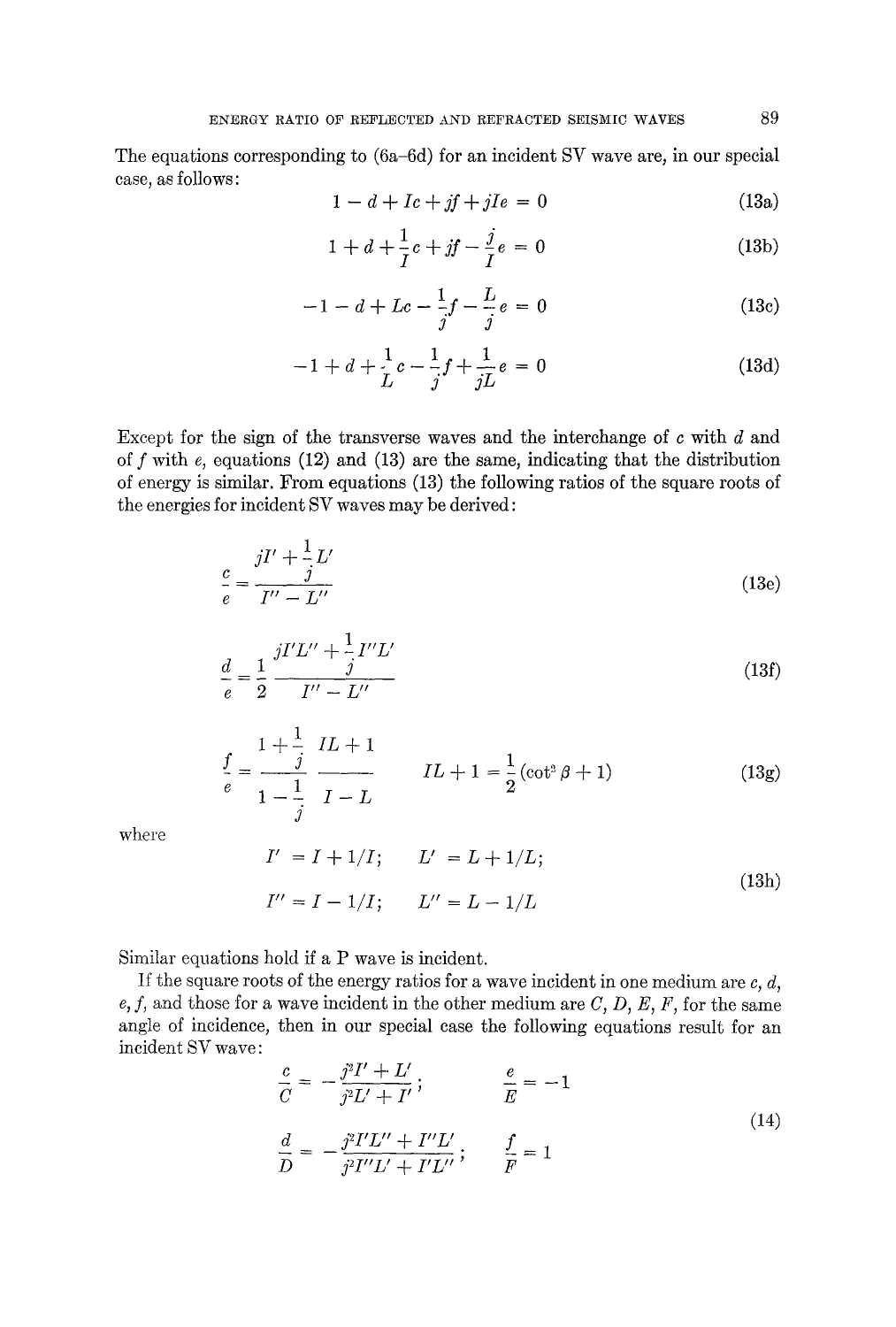and similar equations, with exchanged symbols as stated in connection with equations (13a) to (13d) if a P wave is incident. For *I', I', L', L"* see (13h). Under both conditions, the energies of the refracted waves are the same for waves incident on either side of the discontinuity at the same angle, but in general the distribution of the remaining energy between the two reflected waves differs. For a given angle of incidence, I and L depend on Poisson's ratio only,  $j^2$  is the ratio of the densities. If  $j = 1, c = C, d = D$ . If j increases, the differences between c and C and also between d and D increase, approaching the ratio of the factors of  $j^2$  respectively for very large values of  $\hat{i}^2$ .

If in our special case an SH wave is incident, equation (9) becomes

$$
H=\frac{\rho_2}{\rho_1}=\frac{\mu_2}{\mu_1}
$$

and equation (8) may be written

$$
d = \frac{\rho_1 - \rho_2}{\rho_1 + \rho_2} = \frac{\mu_1 - \mu_2}{\mu_1 + \mu_2} = \frac{j^2 - 1}{j^2 + 1} \qquad f = \frac{2\sqrt{\rho_1 \rho_2}}{\rho_1 + \rho_2} = \frac{2\sqrt{\mu_1 \mu_2}}{\mu_1 + \mu_2} = \frac{2j}{j^2 + 1} \tag{15}
$$

The energy distribution between the refracted and reflected SH waves does not depend on the angle of incidence, but only on the ratio of the densities or coefficients of rigidity above and below the discontinuity,  $f$  is always positive;  $d$  is positive if the wave arrives from the side of greater density, otherwise  $d$  is negative.

Results for special eases:

4

1)  $\alpha = 0, \ \beta = 0$ 

P wave incident 
$$
d = 0
$$
,  $f = 0$ ,  $c = \frac{1 - j^2}{1 + j^2}$ ,  $e = \frac{2j}{1 + j^2}$  (16)

SV or SH wave incident 
$$
c = 0
$$
,  $e = 0$ ,  $d = \frac{j^2 - 1}{j^2 + 1}$ ,  $f = \frac{2j}{1 + j^2}$  (17)

While in the SV wave the values of the energy ratios change with the angle of incidence, the values for the SH waves remain the same as for  $\beta = 0$ .

2)  $\alpha = 90^{\circ}$ 

P wave incident 
$$
c = -1
$$
,  $d = e = f = 0$   
SV wave incident  $d = 1$ ,  $c = e = f = 0$ 

3)  $\beta = 45^\circ$ . If Poisson's ratio is positive, sin  $\alpha > 1$ , there can be no incident P wave. For an SV wave incident, the energy ratios again are given by (17). Note that in these special eases the energy distribution is the same, except for the sign, whether the incident wave arrives from the side of the greater or the smaller density.

The calculations show that the value of c passes through zero for an incident P wave, and similarly d if an SV wave is incident. For  $c = 0$ , equations (12) lead to

$$
I''d + jI'f = 0 \qquad L''d - L'f/j = 0 \qquad \text{(using 13h)} \tag{18}
$$

If  $f = 0$ , I'' and L'' must be 0,  $I = 1$  and  $L = 1$ , which requires  $\alpha = 60^{\circ}, \beta = 30^{\circ}$ ,  $q = \sqrt{3}, \sigma = \frac{1}{2}$ . Thus, if  $\sigma = \frac{1}{2}$ , and for that value of Poisson's ratio only, the re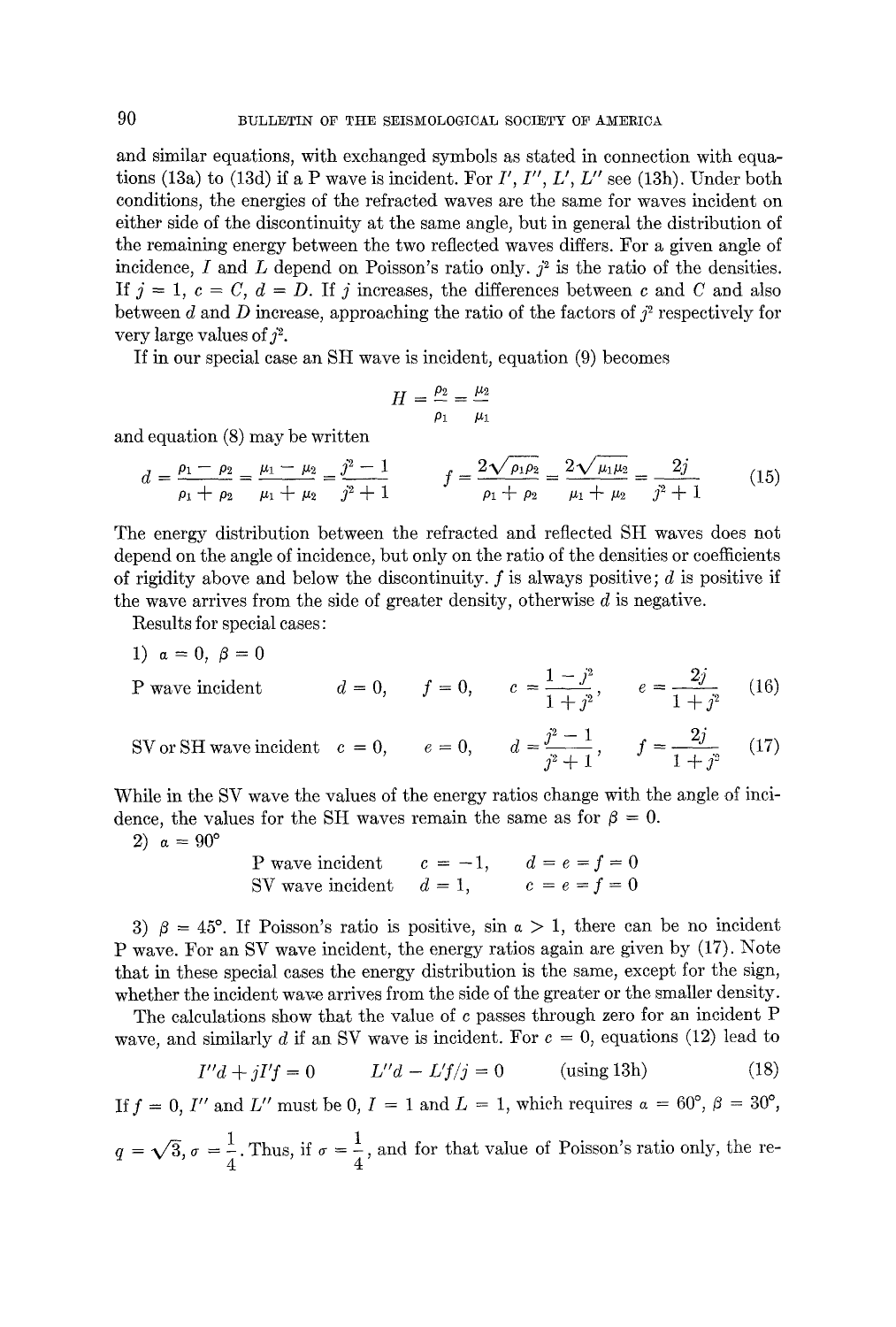flected longitudinal wave and the refracted transverse wave are simultaneously zero, if a longitudinal wave arrives at an angle of incidence of  $60^{\circ}$ , regardless of the ratio of the densities. The energy ratios are, in this special case:

$$
c = 0,
$$
  $d = \frac{j^2 - 1}{j^2 + 1},$   $e = \frac{2j}{j^2 + 1},$   $f = 0$  (19)

Note the similarity with (16). If an SV wave is incident with  $\beta = 30^{\circ}$ , we have, similarly,

$$
c = \frac{j^2 - 1}{j^2 + 1}, \qquad d = 0, \qquad e = 0, \qquad f = -\frac{2j}{j^2 + 1} \tag{20}
$$

In both instances the absolute values are the same, whether the wave arrives in the medium with the smaller or in that with the larger density.

If Poisson's ratio is not  $1/4$ , the system (18) gives a relation between I and L, or between  $\alpha$  and  $\beta$ . For a given value of Poisson's ratio, all quantities involved are theoretically determined.

§ II c) *Equations referring to the surface of the earth*.—If the discontinuity at which the waves arrive is the surface of the earth,  $j$  is infinite, and  $n$ ,  $p$ ,  $r$ ,  $s$ ,  $t$ ,  $e$ , and  $f$  are zero. In the various systems of four equations the first two are fulfilled, and from the third and fourth we find for a

P wave incident

$$
c = \frac{1 - L^2}{1 + L^2} \qquad d = \frac{2L}{L^2 + 1} \tag{21}
$$

SY wave incident

$$
d = -\frac{1 - L^2}{1 + L^2} \qquad c = \frac{2L}{L^2 + 1} \tag{22}
$$

SH wave incident

$$
d = 1 \tag{23}
$$

The equations (21) and (22) are similar to several special equations which we have found previously. For comparison with Wiechert (1907) note that his symbol  $m$ corresponds to our  $L^2$ .

Results for special cases: For an incident P wave and  $\alpha = 0^{\circ}$  or 90°,  $L = \text{infinite}$ ,  $c = -1, d = 0$ . Similarly, if  $\beta = 0$  or 90<sup>°</sup> in an incident SV wave,  $d=1, c = 0$ . In both instances, the reflected wave of the same type decreases with increasing angle of incidence, reaches a minimum (with a maximum for the reflected wave of the other type), and increases again with the angle of incidence approaching  $90^\circ$ . Jeffreys (1926, p. 326) has pointed out that for relatively large values of Poisson's ratio the amplitudes of the reflected waves of the same type never reach zero, but that they pass twice through zero for Poisson's ratio near 1/4. Generally the value zero is reached for  $L = 1$ . For a given value of Poisson's ratio, equation (4a) furnishes the corresponding value of q. Replacing the value of sin *2a* in equation (7b) for L by sin  $\beta$ , using (4b), the condition  $L = 1$  gives

$$
x^4 - 4x^3 + (6 - y)x^2 + (12 - y)x + 1 = 0 \tag{24a}
$$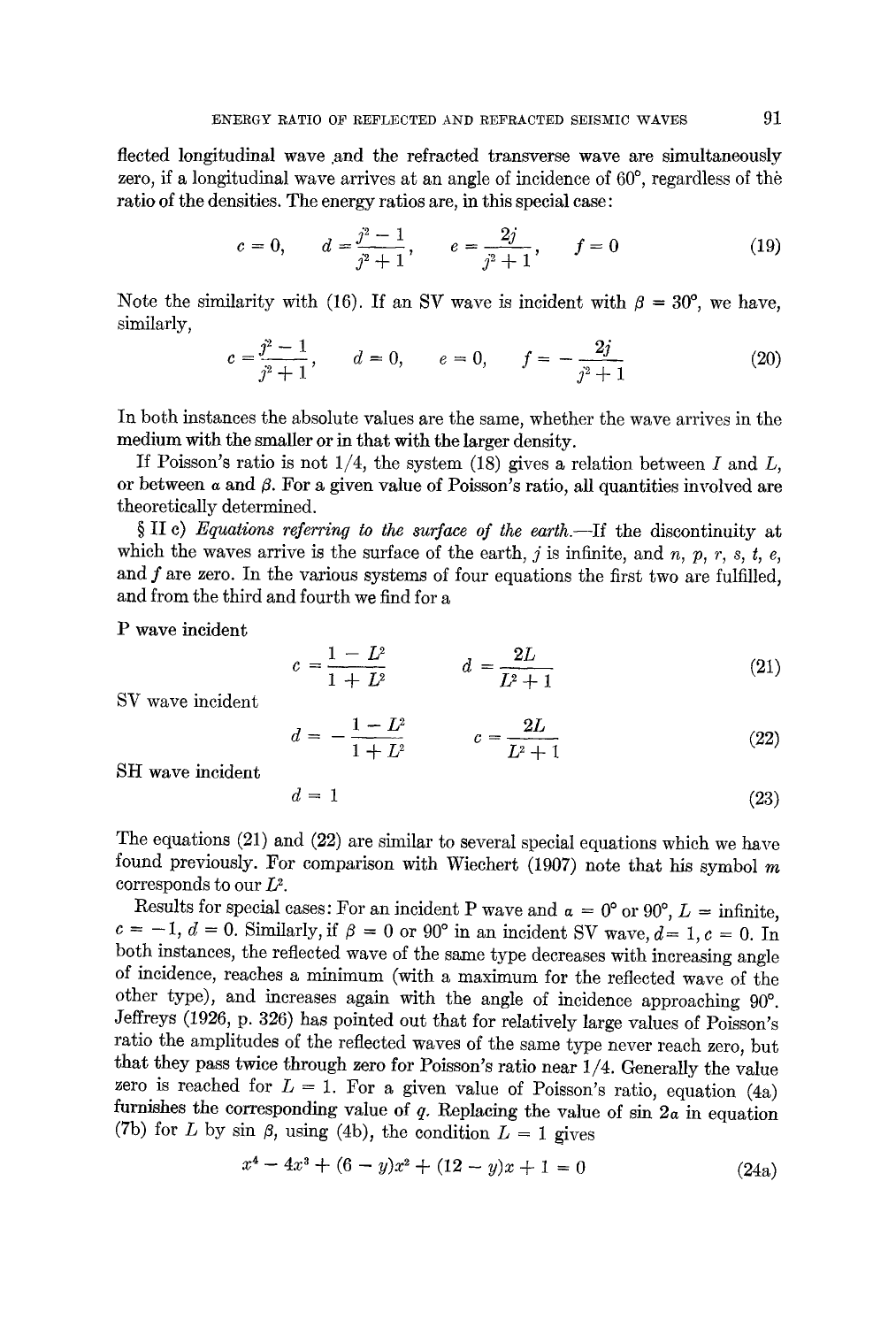Removing the root  $x = -1$ , which has no meaning in our problem,

$$
x^3 - 5x^2 + (11 - y)x + 1 = 0 \tag{24b}
$$

where

$$
y = 16/q^2 \qquad x = \cot^2 \beta^* \tag{25}
$$

 $\beta^*$  = angle of incidence of SV for which the reflected wave of the same type vanishes. The corresponding  $a^*$  for P incident is given by (4b). The maximum value  $\sigma^*$  of Poisson's ratio for which the reflected wave reaches zero corresponds to an angle  $\beta^*$ such that  $z = \cot^2 \beta^*$  is a double root of equation (24b). Considering that in (24b) the constant term is  $1$ ,  $z$  must be a solution of

$$
(x-z)^2 \left( x + \frac{1}{z^2} \right) = 0 \tag{26}
$$

Comparing the coefficients of  $x^2$  and x in equations (24b) and (26), one finds

$$
2z^3 - 5z^2 - 1 = 0 \tag{27a}
$$

$$
y = 11 + \frac{2}{z} - z^2 \tag{27b}
$$

The real solution in which we are interested is  $z = 2.5754$ , with  $\beta^* = 31^{\circ} 55' 42''$ ,  $\alpha^* = 68^{\circ} 51' 24'', \quad q = 1.76366, \quad \sigma^* = 0.2631.$ 

Besides the energy distribution in waves reflected at the surface of the earth, the displacements caused by them are of importance in our problem. In equation (1) the ratio of the total displacement to the arriving wave amplitude is indicated by the letter Q. We introduce now the three components of *Q: u* horizontal in the plane of propagation, v horizontal perpendicular to *u, w* vertical. To simplify the equations, the ratio of the ground displacement to the incident amplitude is indicated by a single letter (instead of the usual symbols  $u/A$ , etc.) Using the equations given by Wiechert (1907), we have

P wave incident

$$
u = G \frac{\cos \beta}{\cos 2\beta}; \qquad v = 0; \qquad w = -\frac{G}{2\sin \beta} = -G \frac{\cos \beta}{\sin 2\beta}
$$
(28)

where

$$
G = -q \frac{2}{L^2 + 1} \cot 2\beta \tag{29}
$$

$$
q
$$
 = ratio of velocities (longitudinal to transverse) as before,  $L$  as in (7b).

SV wave incident

$$
u = W \frac{\sin a}{2 \sin^2 \beta}; \qquad v = 0; \qquad w = W \frac{\cos a}{\cos 2\beta}
$$
 (30)

where

$$
W = \frac{1}{q} \frac{2L^2}{L^2 + 1} \tan 2\beta
$$
 (31)

SH wave incident

$$
u = 0; \qquad v = 2; \qquad w = 0 \tag{32}
$$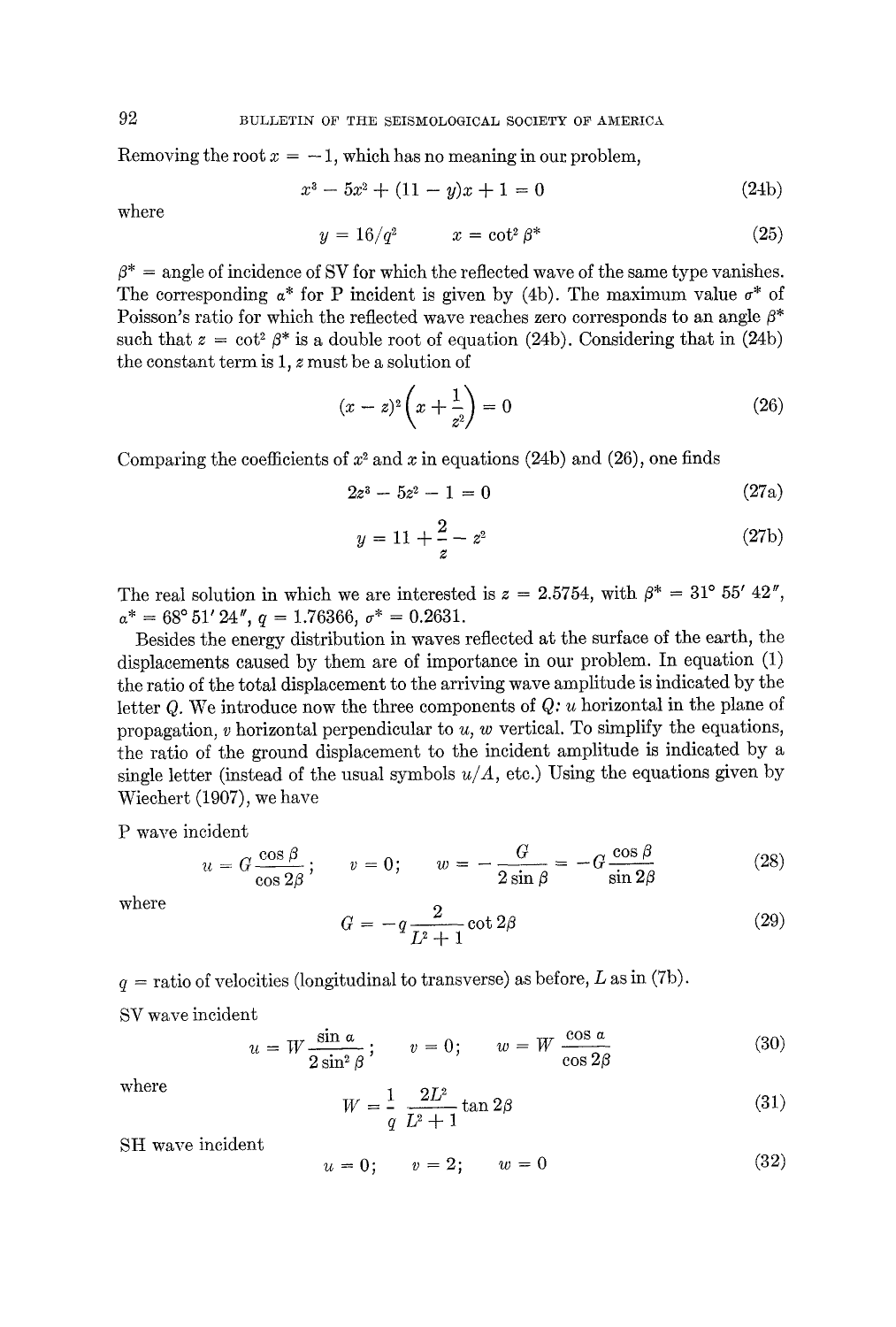In the case of an incident SV wave, sin a may become greater than 1; the equations may then be used with complex quantities. The following equations consider this process (for details see Wieehert, 1907, p. 457; Jeffreys, 1926, p. 328).

$$
X = q^2 \sin^2 \beta - 1 \qquad \qquad Y = q \cos \beta \cot^2 2\beta \tag{33}
$$

$$
Z = 1/\sin \beta \sqrt{Y^2 + X} \tag{34}
$$

$$
u = YZ \tan 2\beta \qquad \qquad w = Z\sqrt{X} \tag{35}
$$

Special cases:

1)  $\alpha = 0, \ \beta = 0.$ 

P wave incident  $u = 0$   $w = 2$  (36) SV wave incident  $u = 2$   $w = 0$  (37)

- 2)  $\beta = 22\frac{1}{2}$
- P wave incident  $u = w$  (38) 3)  $\alpha = 90^{\circ}$

$$
P \text{ wave incident} \qquad u = w = 0 \tag{39}
$$
  

$$
\beta = 90^{\circ}, \qquad \text{SV wave incident} \qquad u = w = 0 \tag{39a}
$$

4) 
$$
\alpha = 90^{\circ}
$$
,

SV wave incident 
$$
u = \frac{2 \cos \beta}{\cos 2\beta} = \frac{\sqrt{1 - \frac{1}{q^2}}}{\frac{1}{2} - \frac{1}{q^2}};
$$
  $w = 0$  (40)

This gives for u, if an SV wave is incident at an angle  $\beta$  corresponding to  $\alpha = 90^{\circ}$ , the following large values:

| q (velocity ratio) $\sqrt{2}$ $\sqrt{2.5}$ $\sqrt{3}$ $\sqrt{4}$ $\sqrt{5}$ $\infty$ |  |  |      |
|--------------------------------------------------------------------------------------|--|--|------|
| Poisson's ratio 0.000 0.167 0.250 0.333 0.375 0.500                                  |  |  |      |
| $u_1, \ldots, u_n, \ldots, u_n \approx 9.165$ 4.842 3.464 2.981 2.000                |  |  |      |
| 5) $\beta = 45^{\circ}$ .                                                            |  |  |      |
| SV wave incident $u = 0$ ; $w = \sqrt{2}$                                            |  |  | (41) |

## § III. CALCULATED VALUES

§ III a) *General cases*.—There are three groups of discontinuities in the earth for which the knowledge of the energy distribution is required for the study of wave amplitudes. The first contains the boundaries between the layers of the earth's crust; the second, the hypothetical transitions from crystalline to amorphous material at a temperature above the melting point; and the third, the boundary of the core and possible discontinuities inside the core involving at least one layer with very small rigidity so that transverse waves in such a layer may be neglected. We will not consider this last group here. The study of shocks in California indicates that the ground displacements in the transverse waves are usually between five and ten times those in the longitudinal waves. Consequently, a reflection from an S wave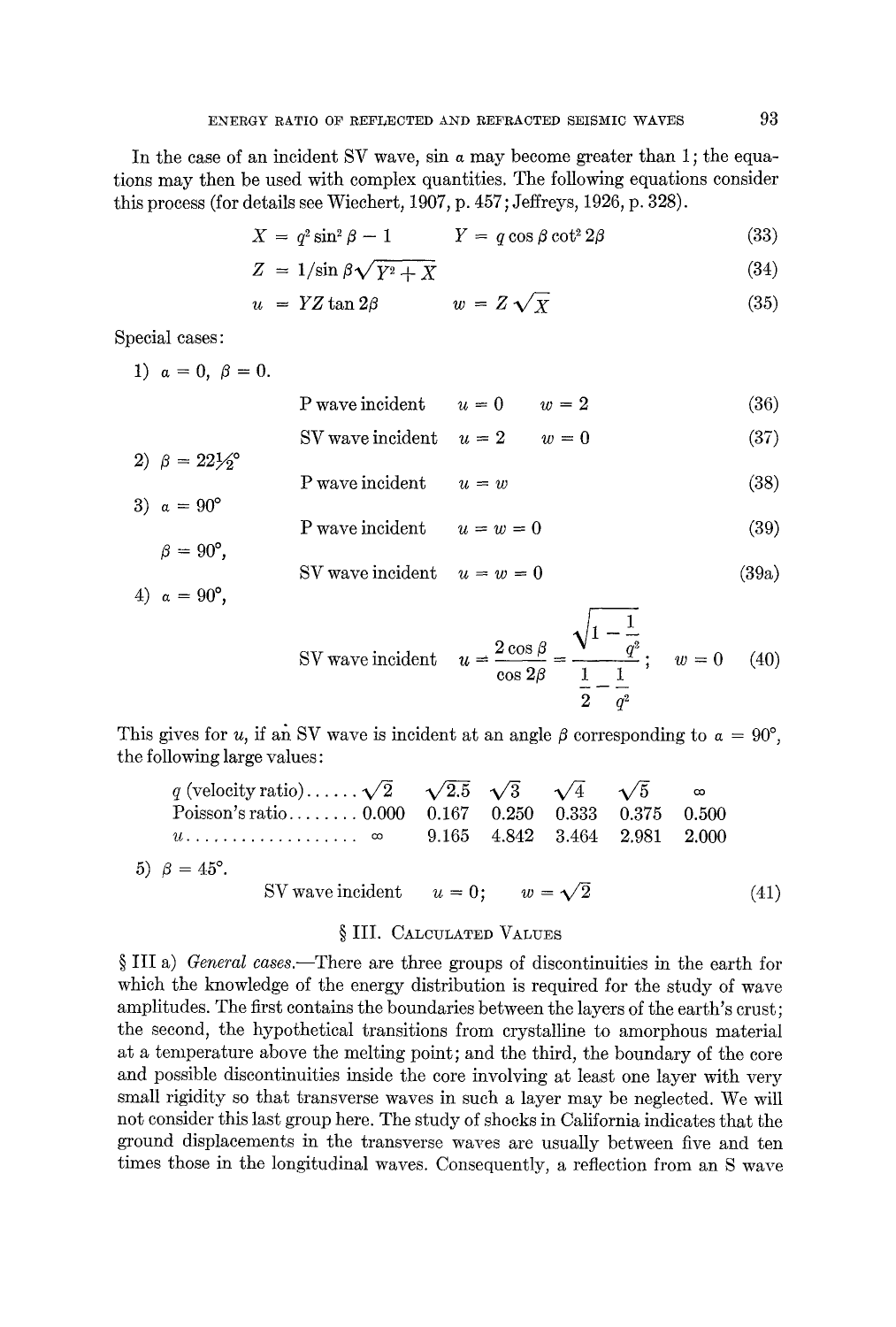produced by an earthquake may lead to transformed P waves with amplitudes of the same order of magnitude as those in the direct P waves if the square root of the ratio of the energy in a transformed wave (SV into P) to that in the incident SV wave is only  $0.1$ . Thus, such transformed waves cannot be neglected, and studies in which these waves were not considered are likely to lead to incorrect conclusions in our problem. In artificial explosions the energy of the S waves is relatively smaller, and a much larger fraction of an original S wave must be transformed into a longitudinal wave to produce a similar effect. However, it must be considered that in seismic prospecting the direct P waves are usually recorded only with a small fraction of the sensitivity used in the recording of the reflected waves, and waves transformed from P into S may be large enough under favorable circumstances to produce phases with amplitudes of the same order of magnitude as those of late longitudinal waves.

| Curve       | P incident                                                                     | SV incident from                                                      |                                    | SH incident                                      |
|-------------|--------------------------------------------------------------------------------|-----------------------------------------------------------------------|------------------------------------|--------------------------------------------------|
|             |                                                                                | Above                                                                 | Below                              |                                                  |
| 2<br>3<br>4 | Slichter-Gabriel case 1<br>$\mathbf{Blut}$<br>Knott<br>Slichter-Gabriel case 2 | Nordquist, Richter<br>Fu, Silgado<br>Knott<br>Slichter-Gabriel case 2 | Slichter-Gabriel<br>Ergin<br>Knott | Nordquist<br>Nordquist<br>Gutenberg<br>Nordquist |

TABLE 1 SOURCES FOR POINTS USED IN FIGURES 1 AND 2

The investigations which contain data useful for our purpose are those of Knott (1899), Jeffreys (1926), Blut (1932), Slichter and Gabriel (1938), and Muskat and Meres (1940). Except for SH, the last-named contains data for small angles of incidence only, not exceeding  $30^{\circ}$  for incident P waves and  $17^{\circ}$  for SV waves. The other authors considered only P or SV waves. Points of the missing curves were calculated by Dr. C. F. Richter and Mr. J. M. Nordquist of the Seismological Laboratory and by the author (all to 5 places), and by Messrs. K. Ergin, C. Y. Fu, and E. Silgado, graduate students in Geophysics at the California Institute of Technology, by use of a slide rule. 3 As the calculations are tedious, only a limited number of points has been calculated for the new curves (table 2) as well as those available in the literature. Consequently, the curves reproduced in figures 1 and 2 may be inaccurate in details, especially figure  $2$ ,  $c$  and  $g$ . One or the other irregularity plotted in the figures may be due to errors in calculations<sup>4</sup> or rounding off, and others may be missing entirely. Equation (4c) offers a check on the results, but usually one or more of the figures involved are so small that errors affect only the third or fourth decimal of the sum of the squares. In genergl it is unlikely that the deviations of the curves from the correct values are significant for their use in the calculation of amplitudes.

3 The author is very grateful to those mentioned who have participated in the calculations, to Mr. H. O. Wood (as in many previous instances) and to Dr. C. F. Richter for suggestions in revising the manuscript, and to Mr. John M. Nordquist for drafting the figures.

4 Several misprints and errors in the values given by Knott have been corrected, but others are suspected. The somewhat unusual assumptions made by Knott did not justify the recalculation of all values.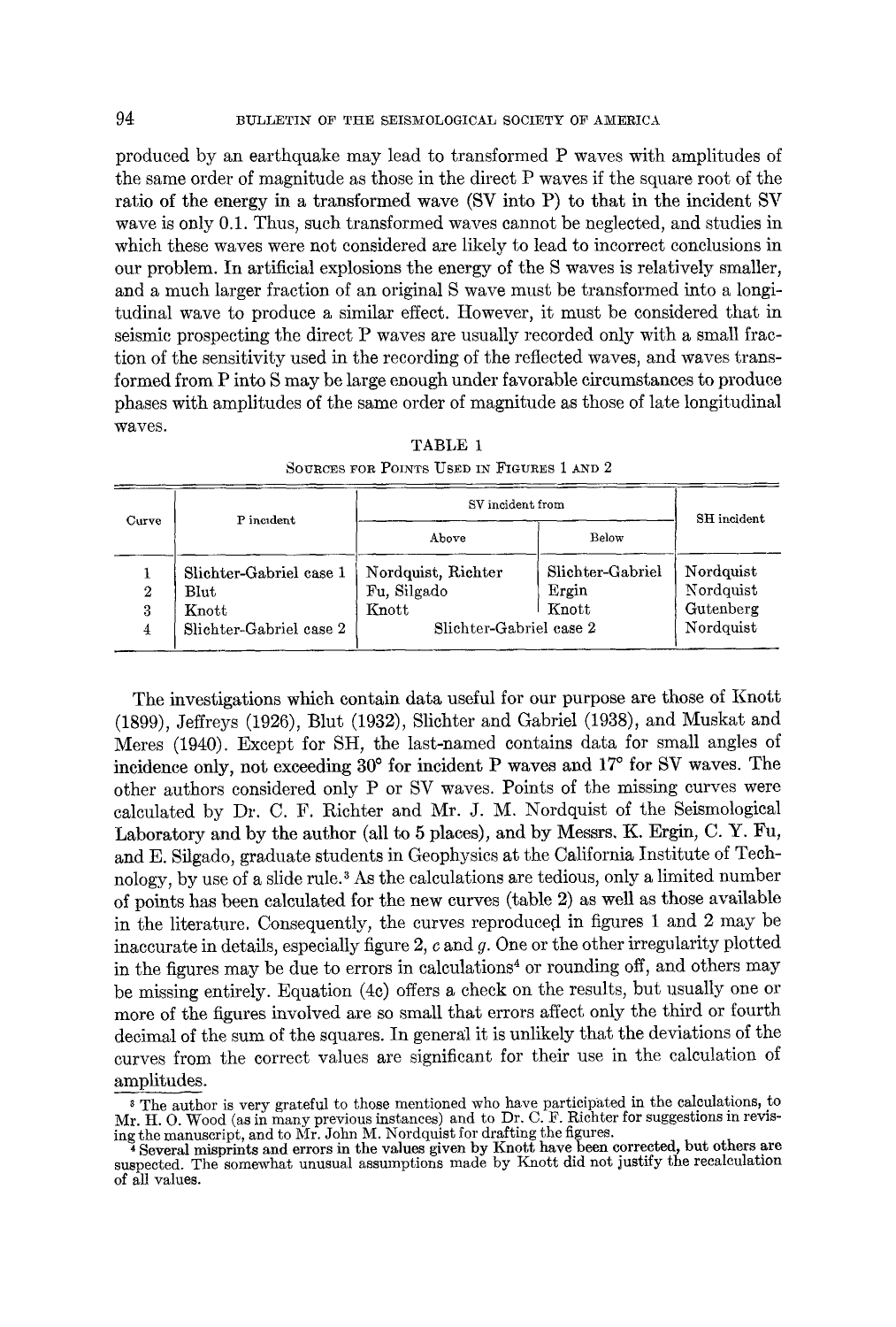Four sets of assumptions are used to plot the square roots of the energy ratios in figures 1 (reflected and transmitted waves of the same type) and 2 (waves with change from P to SV and vice versa). The sources for the points used may be found in table 1. In addition, a few points were calculated by the author, and the results for special cases discussed in the section on theory were used. Figure 2 leaves no doubt that in earthquakes (but very rarely in artificial explosions) waves transformed from SV into P under favorable conditions may have about the same amplitudes as the direct P waves. The refracted waves of the same kind as the incident



Fig. 1. Square roots of ratio reflected or transmitted to incident energy as function of angle of incidence, *i*, if no change in wave type occurs. Subscript "1" refers to upper, subscript "2" to lower, medium. Other symbols are indicated in the figure.

waves do not lose an appreciable amount of energy in passing discontinuities except for certain conditions such as near-grazing incidence of the refracted waves. It is intended to discuss in a future paper applications of figures 1 to 3 and of equation  $(1)$  to the crustal layers.

 $\S$  III b). Distribution of energy for waves arriving at a discontinuity with no change in velocities.—Calculations for the conditions which have been treated theoretically in section II b, have been carried out by Jeffreys (1926, p. 332) on the assumption that the ratio of the densities is 0.4. His results are of interest mainly for a study of the behavior of the energy ratios as a function of the angle of incidence. Values for density ratios  $0.7, 0.8, 0.9, 1.1, 1.2,$  and  $1.3$  have been given by Muskat and Meres (1940, columns  $\bar{a} = 1.00$ ), but only for the small angles of incidence mentioned in section III a.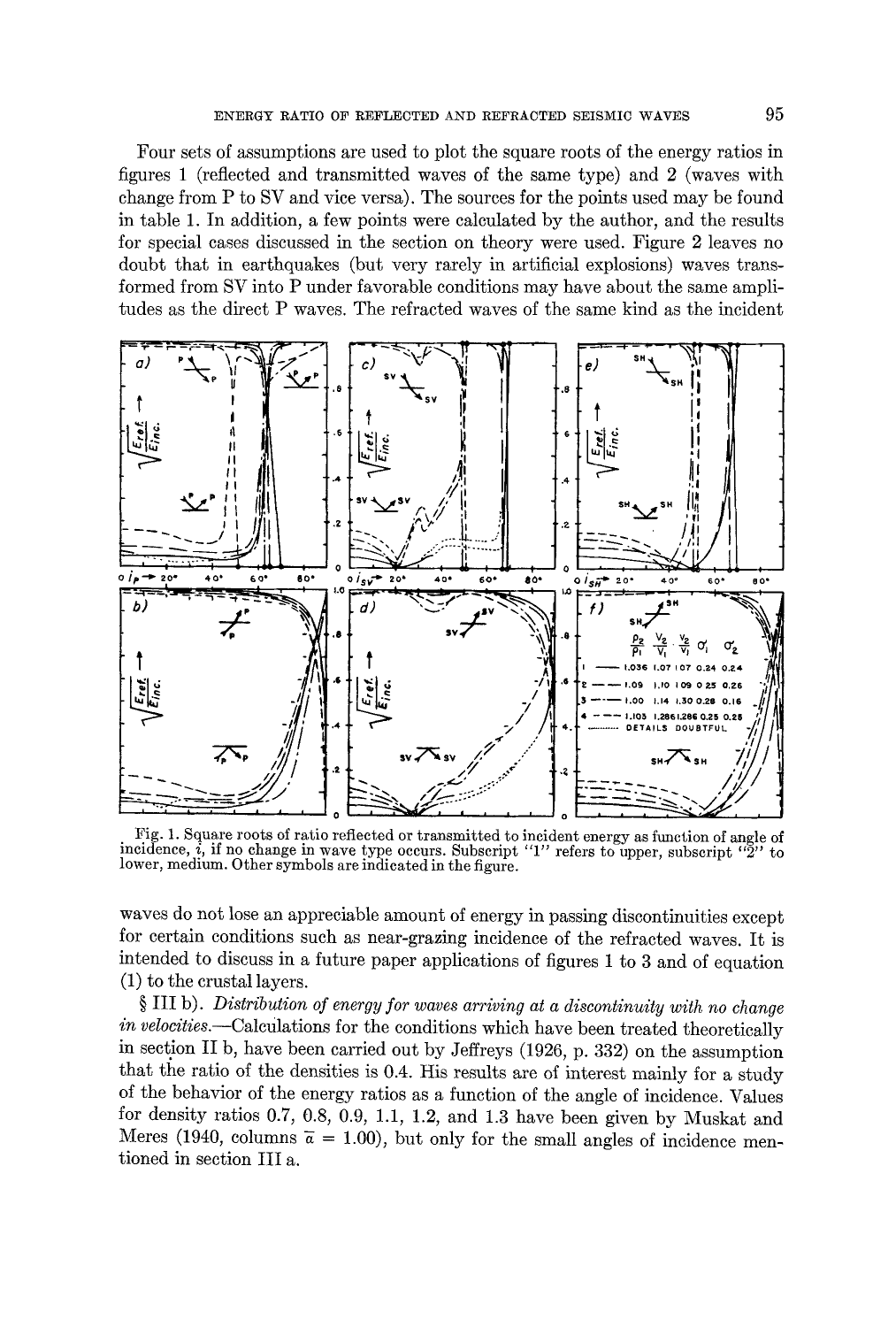From the theory, it follows that except for the signs the distribution of energy is the same for incident P and SV waves if one compares refracted waves of the same kind, refracted transformed waves, etc.; from equations (14) the results may be found for waves incident from one side if they are known for incidence from the



Fig. 2. Square root of ratio reflected or transmitted to incident energy as function of angle of incidence  $i$ , if incident and reflected or transmitted wave are of different type. Symbols as in figure 1.

other. Consequently, detailed calculations have to be made for one kind of incident waves and for one direction (from smaller to greater density or vice versa) only.

Table 3 contains the results calculated by the author to 5 places for incident SV waves for transition from a layer with higher density to one with lower (ratio 1.1) to 1) and assuming Poisson's ratio  $\sigma = 1/4$ . The figures have not been plotted since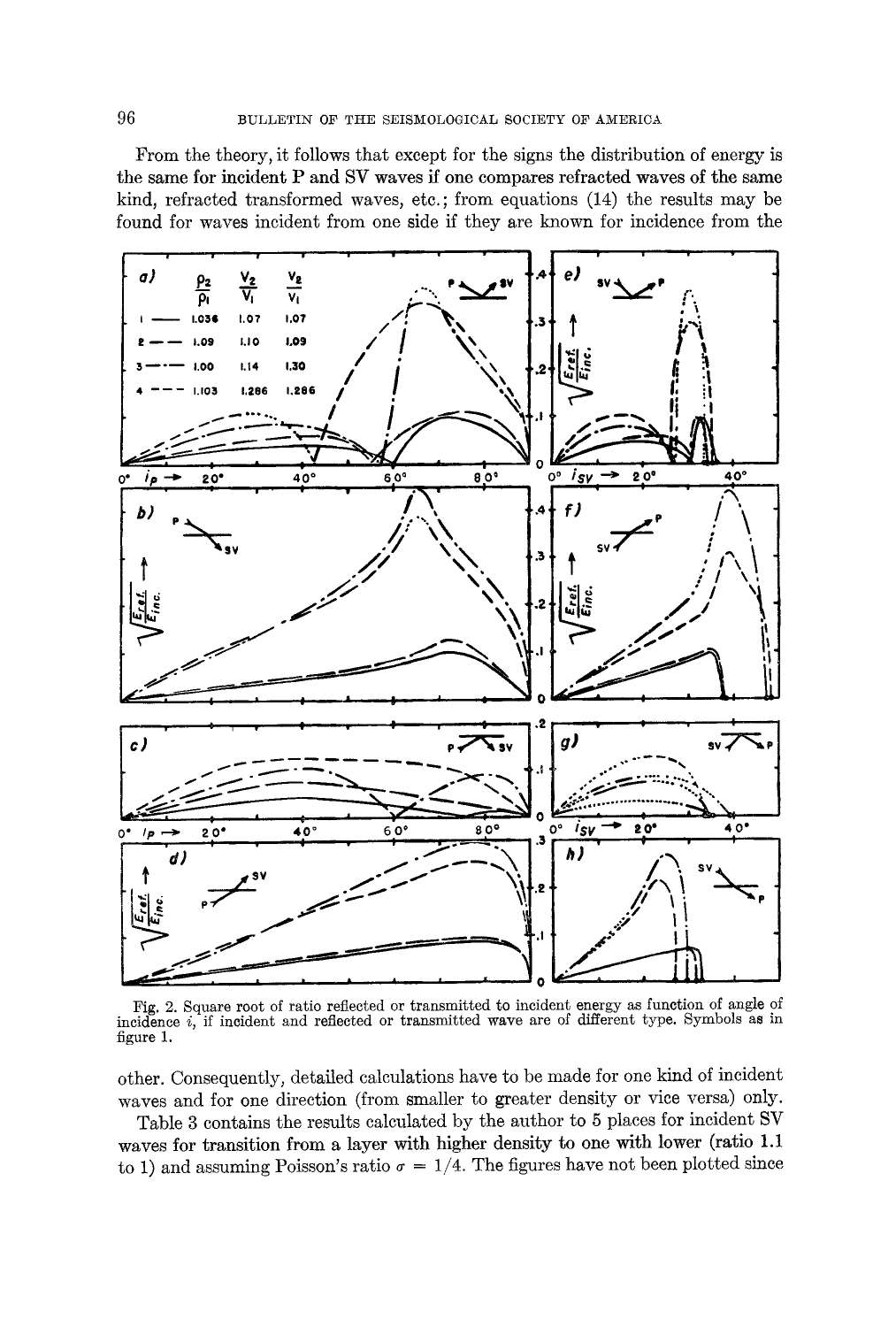#### TABLE 2

## CALCULATED VALUES OF SQUARE ROOTS OF ENERGY RATIOS (For explanation of symbols see section II a)

| β                  | a                  | ζ                  | η                    | $\boldsymbol{d}$ | $\pmb{c}$     | ſ         | e                                                   |
|--------------------|--------------------|--------------------|----------------------|------------------|---------------|-----------|-----------------------------------------------------|
| $0^{\circ}$<br>00' | $0^{\circ}$<br>00' | $0^{\circ}$<br>00' | $0^{\circ}$<br>00'   | $-0.02$          | 0.000         | $-0.9997$ | 0.00                                                |
| 20<br>00           | 55.5<br>35         | 28.3<br>21         | 38<br>52 3           | $-0.01$          | $-0.045$      | $-0.99$   | 0.05                                                |
| 29<br>00           | 16.7<br>56         | 15.5<br>31         | 62<br>49             | $+0.02$          | $-0.017$      | $-0.997$  | 0.07                                                |
| 30<br>00           | 04.2<br>59         | 21.3<br>32         | 66<br>33.2           | 0.03             | $-0.010$      | $-0.99$   | 0.07                                                |
| 31<br>00           | 62<br>04.8         | 33<br>27 2         | 54 8<br>70           | 0.03             | $+0.002$      | $-0.996$  | 0.08                                                |
| 32<br>00           | 23 1<br>65         | 33 3<br>34         | 29.4<br>76           | $0\,04$          | $0\,02$       | $-0.996$  | 0.08                                                |
| 33<br>01.5         | 13.7<br>69         | 35<br>41           | 00.0<br>90.          | $+0.05$          | 0.10          | $-0.99$   | 0.00                                                |
| 34<br>$00\,$       | 27.6<br>73.        | 36<br>45.9         | $\cdots$             | $+0.05$          | 0.11          | $-0.99$   | $\cdots$                                            |
| 35<br>39.2         | 00<br>90.          | 38<br>36           | $\sim$ $\sim$ $\sim$ | $+0.05$          | 0.00          | $-0.998$  | $\sim$ $\sim$                                       |
| 37<br>$00\,$       | $\cdots$           | 40<br>06           | $\cdots$             | 0.06             | $\ldots$ .    | $-0.998$  | $\ldots$ .                                          |
| 45<br>00           | $\cdots$           | 49<br>11           | $\cdots$             | 0.09             | $\cdots$      | $-0.99$   | $\cdots$                                            |
| 60<br>00           | $\cdots$           | 67<br>57.8         | $\cdots$             | 009              | $\sim$ $\sim$ | $-0.99$   | .                                                   |
| 65<br>00           | $\cdots$           | 75<br>52.3         | $\cdots$             | 0 <sub>08</sub>  | $\cdots$      | $-0.99$   | .                                                   |
| 69<br>06.8         | $\cdots$           | 90<br>$00\,$       | $\cdots$             | 1 00             | .             | 0.00      | $\mathbf{v} = \mathbf{v} + \mathbf{v} + \mathbf{v}$ |

a) SV incident from above, curve 1; for assumptions see figures 1 and 2.

b) SV incident from above, curve 2; for assumptions see figure 1.

| $0^{\circ}$ 00'<br>20<br>-00<br>29<br>$_{00}$<br>30<br>-30<br>31<br>45<br>34<br>-42 | $0^{\circ}$<br>00'<br>36<br>-18<br>56<br>56<br>61<br>21<br>65<br>30<br>90<br>00 | $0^{\circ}$<br>00'<br>34<br>21<br>28<br>31<br>33<br>03<br>57<br>34<br>38<br>18 | 0°<br>00'<br>32<br>40<br>67<br>13<br>74<br>51<br>90<br>-00<br>. | $-0.09$<br>$-0.04$<br>$+0.02$<br>0.03<br>0.07<br>0.07 | 0.00<br>$-0.06$<br>$-0.04$<br>$-0.02$<br>$+0.08$<br>0.00 | $-0.99$<br>$-0.99$<br>$-0.99$<br>$-0.99$<br>$-0.99$<br>$-0.99$ | 0.00<br>0.04<br>0.07<br>0.08<br>0.00<br>$\cdots$ |
|-------------------------------------------------------------------------------------|---------------------------------------------------------------------------------|--------------------------------------------------------------------------------|-----------------------------------------------------------------|-------------------------------------------------------|----------------------------------------------------------|----------------------------------------------------------------|--------------------------------------------------|
| 45<br>- 00<br>60<br>-00<br>66<br>46                                                 | .<br>.<br>.                                                                     | 28<br>49<br>68<br>45<br>90<br>00                                               | .<br>.<br>.                                                     | 0 <sub>12</sub><br>0.12<br>1 00                       | $\sim$ $\sim$ $\sim$<br>.<br>1.1.1.1                     | $-0.99$<br>$-0.99$<br>$0\,00$                                  | .<br>$\cdots$<br>                                |

c) SV incident from below, curve 2; same assumptions as for b).

| 0.0  | $0.0^{\circ}$                                             | 0.0  | 0.0 <sub>0</sub>                          | $+0.08$ | 0.00                        | $-0.99$ | 0.00                 |
|------|-----------------------------------------------------------|------|-------------------------------------------|---------|-----------------------------|---------|----------------------|
| 24.2 | 450                                                       | 22.5 | 40 5                                      | $+0.01$ | 0.06                        | $-0.99$ | $-0.07$              |
| 34.7 | 90.0                                                      | 31 3 | 65.5                                      | $-0.07$ | 0.00                        | $-0.99$ | $-0.10$              |
| 38.8 | $\alpha$ , $\alpha$ , $\alpha$                            | 35 2 | 90.0                                      | $-0.07$ | $\ddotsc$                   | $-0.99$ | $-0.00$              |
| 450  | $\mathbf{r}$ , $\mathbf{r}$ , $\mathbf{r}$ , $\mathbf{r}$ | 40 5 | $\sim$ $\sim$ $\sim$ $\sim$               | $-0.11$ | $\sim$ $\sim$ $\sim$ $\sim$ | $-0.99$ | $\cdots$             |
| 65.0 | $1.14 - 1.1$                                              | 57 0 | $\alpha$ , $\alpha$ , $\alpha$ , $\alpha$ | $-0.16$ | $\sim$ $\sim$ $\sim$ $\sim$ | $-0.99$ | $\cdots$             |
| 85.0 | $-1 - 1 - 1$                                              | 67 0 | $\sim$ $\sim$ $\sim$ $\sim$               | $-0.41$ | $\mathbf{a}$ , $\mathbf{a}$ | $-0.92$ | $\sim$ $\sim$ $\sim$ |
| 90 0 |                                                           | 66.8 | $\alpha$ , and $\alpha$                   | $-100$  | $\sim$                      | $0\,00$ | $\cdots$             |
|      |                                                           |      |                                           |         |                             |         |                      |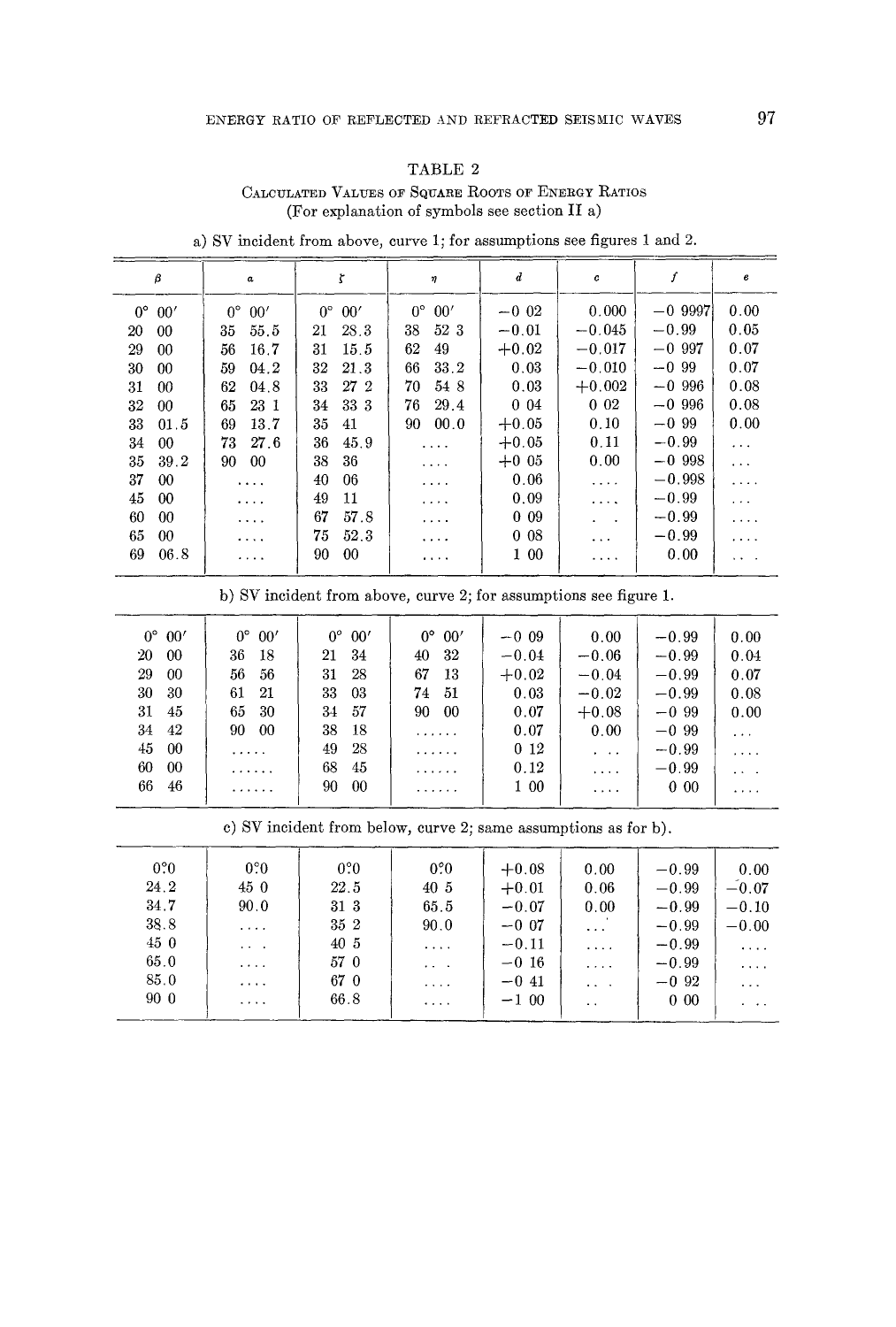#### TABLE 2-Continued

d) SH incident. For incidence from above,  $\beta$  is the angle of incidence; for incidence from below,  $\zeta$  is to be used and the signs of d are to be changed. All values of f are negative. For assumptions, see figure 1.

|                   |                 | Curve 1          |         | $Curve$ 2 |         |                  | Curve 4          |         |         |                  | Curve 3          |                  |      |  |
|-------------------|-----------------|------------------|---------|-----------|---------|------------------|------------------|---------|---------|------------------|------------------|------------------|------|--|
| $\frac{1}{5}$ , 4 | β               | $\boldsymbol{d}$ | f       | β         | $_{d}$  | $\boldsymbol{f}$ | β                | d       | f       | ţ                | β                | $\boldsymbol{d}$ | f    |  |
| $0.0^\circ$       | $0.0^{\circ}$   | $-0.06$          | 100     | 0.0       | $-0.09$ | 99<br>0          | 0.0 <sub>0</sub> | $-0.16$ | 0.98    | $0$ <sup>o</sup> | 0.0 <sub>0</sub> | $-0.13$          | 0.99 |  |
| 11 3              | 10 <sub>3</sub> | $-0.05$          | 1 00    | 10.4      | $-0.09$ | 0.99             | 90               | $-0.16$ | 0.99    | 10               | 7.7              | $-0.13$          | 0.99 |  |
| 26.6              | 25 <sub>1</sub> | $-0.04$          | 1.00    | 24 2      | $-0.08$ | 0 9 9            | 20 8             | $-0.14$ | 0.99    | 20               | 15.3             | $-0.12$          | 0.99 |  |
| 33.7              | 31 5            | $-0.03$          | 1 00    | 30.6      | $-0.07$ | 1 00             | 26.2             | $-0.13$ | 0 99    | 30               | 22.6             | $-0.10$          | 0.99 |  |
| 45 0              | 41.3            | $-0.02$          | 1.00    | 40.5      | $-0.05$ | 1.00             | 34 2             | $-0.09$ | 1.00    | 40               | 29 6             | $-0.07$          | 1.00 |  |
| 53 1              | 48.2            | $0\,00$          | 1 00    | 47 2      | $-0.02$ | 1.00             | 39.6             | $-0.06$ | 1.00    | 50               | 36 4             | $-0.02$          | 1.00 |  |
| 63.4              | 56 3            | $0\,05$          | 1.00    | 55.1      | 0.04    | 1.00             | 45.3             | 0.06    | $1\,00$ | 60               | 417              | 0 <sub>07</sub>  | 1.00 |  |
| 76 0              | 64 3            | 035              | 0.94    | 63.0      | 0.22    | 0 98             | 50 <sub>5</sub>  | 0.30    | 0.95    | 70               | 46 3             | 0.22             | 0.98 |  |
| 84.3              | 68 5            | 0.54             | 0.84    | 65.9      | 0.41    | 0.91             | 52.4             | 0.63    | 0.78    | 80               | 49 2             | 0.49             | 0.87 |  |
| 85.7              | 68<br>-9        | 063              | 0.78    | 66.3      | 064     | 0 77             | 52.5             | 0.71    | 0.71    | 85               | 50 0             | 070              | 0.71 |  |
| 87.1              | 690             | 0.73             | 0.68    | 66 4      | 0.74    | 0.67             | 52 7             | 0 79    | 0.61    | 88               | 50 2             | 0 87             | 0.50 |  |
| 90.0              | 69<br>-3        | 1.00             | $0\,00$ | 66 6      | 1.00    | $0\,00$          | 52.8             | 1 00    | 0.00    | 90               | 50 3             | 1 00             | 0.00 |  |

TABLE 3

SQUARE ROOTS OF ENERGY RATIOS FOR INCIDENT SV WAVE, IF  $V_1 = V_2$ ,  $v_1 = v_2$ ,  $\rho_1/\rho_2 = 1.1$ ,  $\sigma = \frac{1}{4}$  ( $\beta =$ angle of incidence of SV;  $\alpha =$ angle of incidence of P waves.)

|             |             |                      |             |              |          |                                    |                  | Square root of energy ratio (to incident energy) for |           |
|-------------|-------------|----------------------|-------------|--------------|----------|------------------------------------|------------------|------------------------------------------------------|-----------|
|             | β           |                      |             | α            |          | P refi.                            | S refl.          | P transm.                                            | S transm. |
|             |             |                      |             |              |          | c                                  | $\boldsymbol{d}$ | e                                                    | f         |
| $0^{\circ}$ | 0'          | 0''                  | $0^{\circ}$ | 0'           | 0''      | 0<br>000                           | $+0.048$         | 000<br>$\mathbf{0}$                                  | $-0.999$  |
| 5           | 45          | 14                   | 10          | $\bf{0}$     | $\bf{0}$ | $+0.014$                           | $+0.046$         | $-0.001$                                             | $-0.999$  |
| 11          | 23          | 20                   | 20          | $\theta$     | 0        | $+0.026$                           | $+0.040$         | $-0.003$                                             | $-0.999$  |
| 16          | 46          | 45                   | 30          | $\theta$     | $\Omega$ | $+0.036$                           | $+0.032$         | $-0.001$                                             | $-0.999$  |
| 30          | $\theta$    | $\theta$             | 60          | $\mathbf{0}$ | $\theta$ | $+0.048$                           | $0\,000$         | 0.000                                                | $-0.999$  |
| 34          | $\theta$    | $\theta$             | 75          | 35 5         |          | $+0.047$                           | $-0.011$         | $+0$ 011                                             | $-0.999$  |
| 35          | $\theta$    | $\Omega$             | 83          | 27.0         |          | $+0.053$                           | $-0.014$         | $+0.028$                                             | $-0.998$  |
| 35          | 15          | $\theta$             | 88          | 29.4         |          | $+0.089$                           | $-0.009$         | $+0.076$                                             | $-0.993$  |
| 35          | 15          | 47                   | 89          | 30           | $\theta$ | $+0.146$                           | $+0.005$         | $+0.137$                                             | $-0.980$  |
| 35          | 15          | 51                   | 89          | 50           | $\Omega$ | $+0.239$                           | $+0.042$         | $+0.231$                                             | $-0.942$  |
| 35          | 15          | $\overline{2}$<br>51 | 89          | 59           | $\theta$ | $+0.494$                           | $+0.370$         | $+0.485$                                             | $-0.620$  |
| 35          | 15          | 51<br>8              | 89          | 59           | 59       | $+0.163$                           | $+0.973$         | $+0.160$                                             | $-0.027$  |
| 35          | 15          | $\mathbf{8}$<br>51   | 90          | $\Omega$     | $\Omega$ | $+0.000$                           | $+1.000$         | 0.000                                                | $0\,000$  |
| 35          | 30          | $\theta$             |             |              |          | .                                  | $-0.017$         | $\mathbf{r}$ , and $\mathbf{r}$ , and $\mathbf{r}$   | $-0.9999$ |
| 45          | $\Omega$    | $\theta$             |             |              |          | $\sim$ $\sim$ $\sim$ $\sim$ $\sim$ | $-0.048$         | .                                                    | $-0.999$  |
| 89          | $\bf{0}$    | $\theta$             |             |              |          | $\cdot$                            | $-0.047$         | $\sim$ $\sim$ $\sim$                                 | $-0.999$  |
| 90          | $\mathbf 0$ | 0                    |             |              |          |                                    | $+1.000$         | .                                                    | 0 000     |
|             |             |                      |             |              |          |                                    |                  |                                                      |           |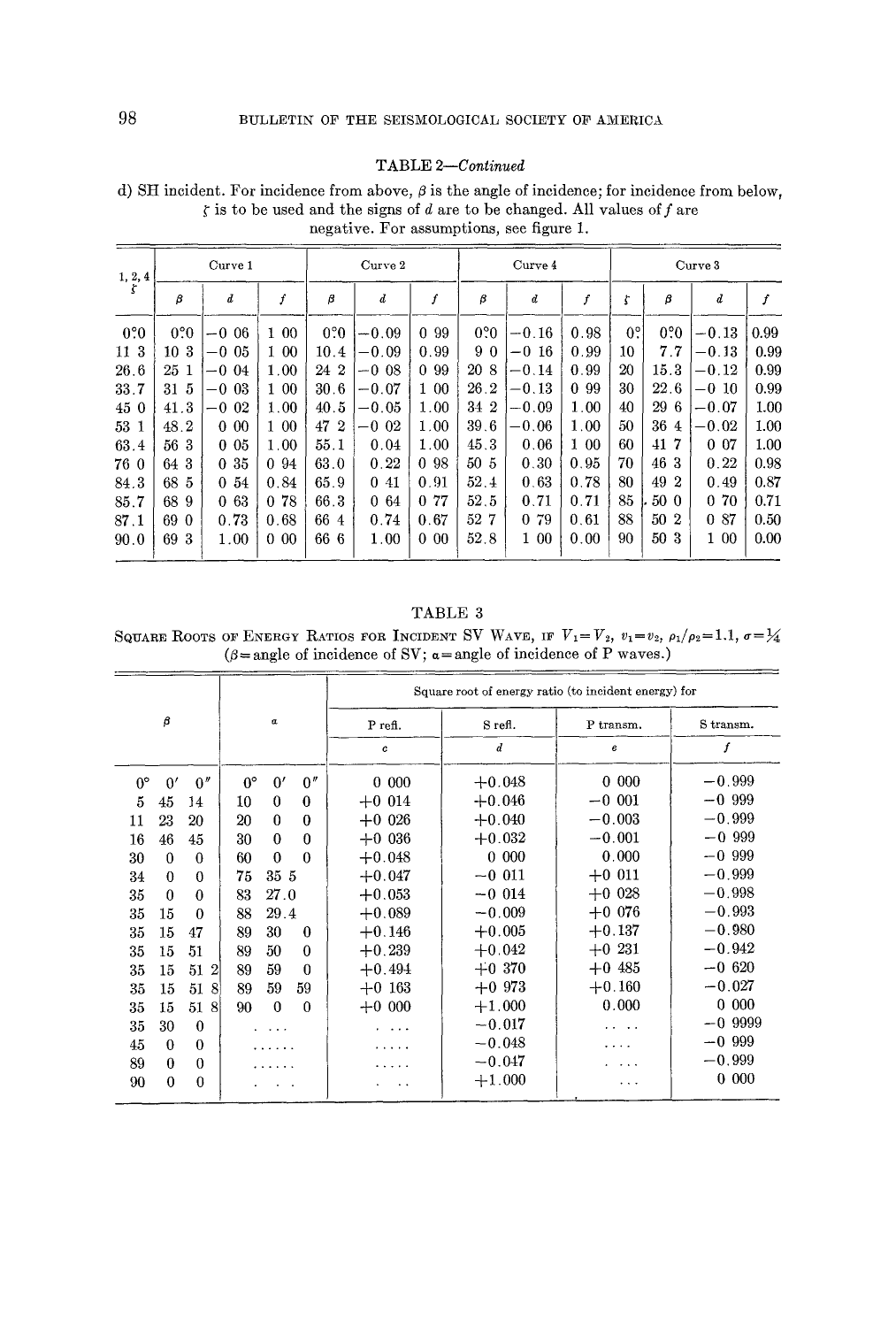the main feature, the large changes when  $\alpha$  approaches  $90^{\circ}$ , are connected with a very small variation of  $\beta$ . From the data it is clear that similar rapid changes in the values occur after the passage of the critical angle, and also when  $\beta$  approaches 90 $^{\circ}$ .

The angle of incidence for which the rapid changes occur depends only on Poisson's ratio, which is necessarily the same in both layers since the velocities of longi-



Fig. 3. Ratio of horizontal  $(u)$  and vertical  $(w)$  ground displacements to incident amplitude at the surface of the earth, and square roots of ratio reflected to incident energy as function of angle of incidence *i* for various velocity ratios  $V_P$  (longitudinal) to  $V_S$  (transverse) and corresponding Poisson's ratio  $\sigma$ . Note that scales in insert,  $b$ , differ from those in the main figure.

#### TABLE **<sup>4</sup>**

SQUARE ROOTS (ABSOLUTE VALUES) OF THE RATIO OF ENERGY  $d$  IN REFLECTED AND  $f$  IN TRANS-MITTED SH WAVES TO THE ENERGY IN THE INCIDENT SH WAVE, IF THE VELOCITY OF TRANSVERSE WAVES IS THE SAME ON BOTH SIDES OF THE DISCONTINUITY

| Density ratio    1.00 $\begin{cases} 1.05 & 1.10 & 1.15 & 1.20 & 1.3 \\ 0.952 & 0.909 & 0.870 & 0.833 & 0.769 \end{cases}$                               |  |  |  | $\begin{array}{c} 1.5\ \textbf{0.667} \end{array}$ | $\begin{array}{c} 2.0\ 0.5 \end{array}$ | $\begin{array}{c} 5.0 \ 0.2 \end{array}$ | $\infty$<br>0.00 |
|----------------------------------------------------------------------------------------------------------------------------------------------------------|--|--|--|----------------------------------------------------|-----------------------------------------|------------------------------------------|------------------|
| Reflected $(d)$ 0.000 0.024 0.048 0.070 0.091 0.130 0.200 0.333 0.667 1.00<br>Transmitted $(f)$ 1 000 0 9997 0.999 0.998 0 996 0 991 0.980 0 943 0 745 0 |  |  |  |                                                    |                                         |                                          |                  |

tudinal and transverse waves are respectively the same. If the velocities on both sides of the discontinuity differ, the curves for incident SV waves still show peculiarities of a similar kind (fig. 1, c and d) near the critical angle, which seem to exist also if there is no difference in density in the two layers (curves 3). In our special case (equal velocities on both sides) the changes in energy ratio near the critical angle occur the more rapidly with changing angle of incidence the smaller the difference between the two densities.

If an SH wave is incident, the distribution of energy depends only on the ratio of the densities, not on the angle of incidence. Table 4 contains a few characteristic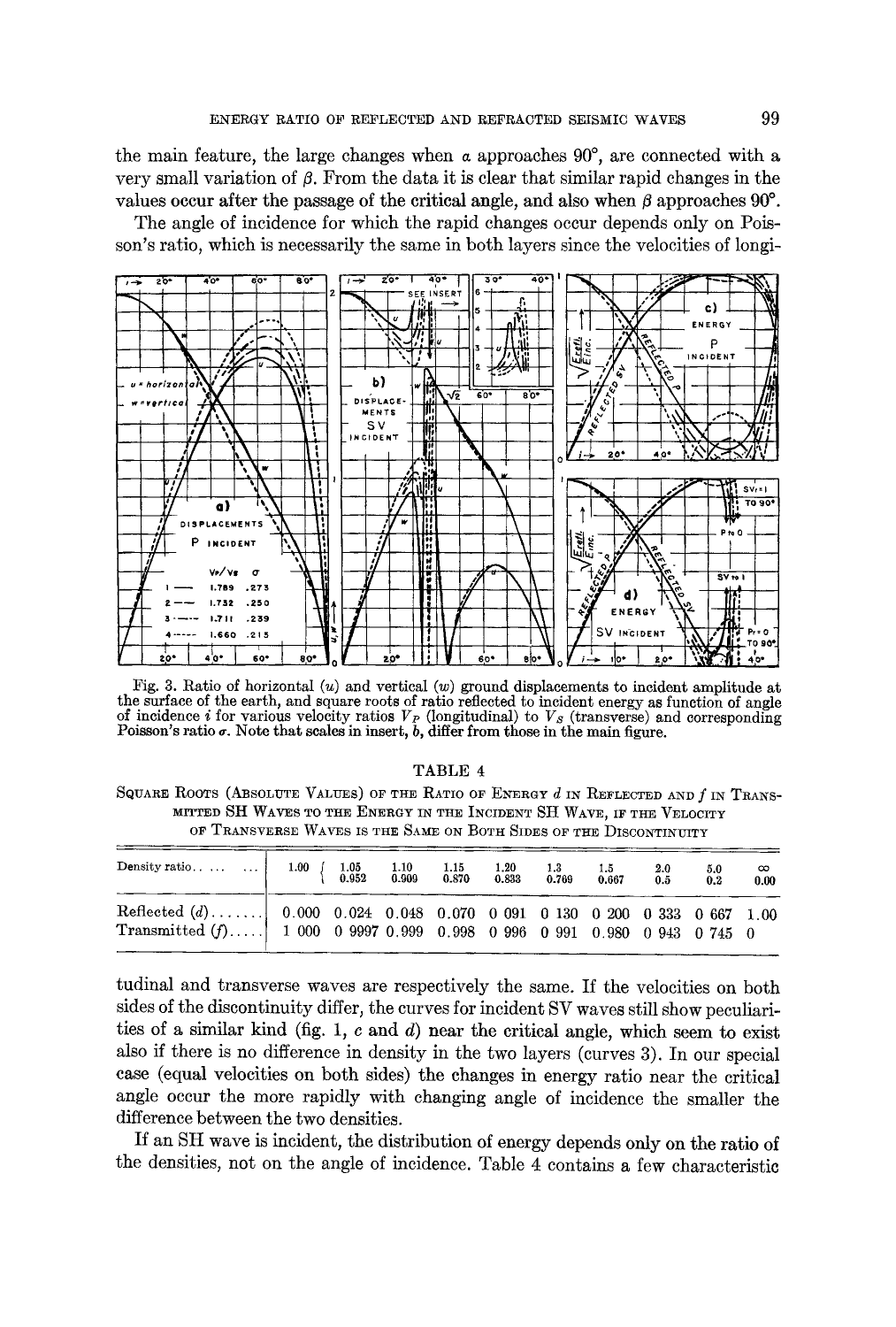### TABLE 5

# CALCULATED SQUARE ROOTS C AND d OF THE ENERGY RATIOS OF THE REFLECTED TO THE INCIDENT ENERGY, AND RELATIVE GROUND DISPLACEMENTS u (HORIZONTAL) AND

 $w$  (VERTICAL) AT THE SURFACE OF THE EARTH

(Symbols as in section II a. For assumptions, see figure 3.)

| $\beta$ 35° 36° 37° 38° 40° 45° 50° 63°4 70° 80°                                                                                                                                               |  |  |  |  |  |
|------------------------------------------------------------------------------------------------------------------------------------------------------------------------------------------------|--|--|--|--|--|
| $\begin{array}{c cccccccccccc} u & 3.14 & 2.23 & 1.64 & 1.22 & 0.66 & 0.00 & 0.28 & 0.53 & 0.49 & 0.31 \\ w & 1.31 & 1.54 & 1.60 & 1.60 & 1.55 & 1.41 & 1.29 & 1.09 & 0.90 & 0.52 \end{array}$ |  |  |  |  |  |

a) Additional values for curves 1, figure 3,  $b$ .

|                                      | b) Additional values for curves 2, figure 3, $b$ . |             |                      |                 |              |              |              |  |  |  |  |  |
|--------------------------------------|----------------------------------------------------|-------------|----------------------|-----------------|--------------|--------------|--------------|--|--|--|--|--|
| В                                    | $37^\circ$                                         | $38^\circ$  | 39°                  | $40^{\circ}$    | $42^{\circ}$ | 45°          | $50^{\circ}$ |  |  |  |  |  |
| $\boldsymbol{u}$<br>$\imath\upsilon$ | 2.09<br>$1.55\,$                                   | -45<br>1.58 | $1.04\,$<br>$1.57\,$ | 0.74<br>$1\,55$ | 0.35<br>1.49 | 0.00<br>1.41 | 0.29<br>1.30 |  |  |  |  |  |

c) Values for curves 3, figure 3. For incident P waves a is angle of incidence, for incident SV waves  $\beta$  is to be used, and the values of c and d are to be exchanged.

|             | β<br>$\alpha$ |      |          |           | P incident       |                      | SV incident      |                  |            | SV incident      |                  |
|-------------|---------------|------|----------|-----------|------------------|----------------------|------------------|------------------|------------|------------------|------------------|
|             |               |      | c        | d         | $\boldsymbol{u}$ | $\boldsymbol{w}$     | $\boldsymbol{u}$ | $\boldsymbol{w}$ | β          | $\boldsymbol{u}$ | $\boldsymbol{w}$ |
| $5^{\circ}$ | $2^{\circ}$   | 55.3 | $-0.988$ | 0 155     | 020              | 1 9 9                | 2.00             | $0\;12$          | $37^\circ$ | 2.42             | 1.52             |
| 10          | 5             | 49.6 | $-0.952$ | 0,306     | 0.41             | 1 97                 | 1 98             | 0.24             | 38         | 1.60             | 1.57             |
| 20          | 11            | 31.9 | $-0.816$ | 0 579     | 0 79             | 1 85                 | 193              | 0.46             | 39         | 1.11             | 1.57             |
| 30          | 16            | 59 7 | $-0.612$ | 0 791     | 1.14             | 1 68                 | 186              | 0.66             | 40         | 0.78             | 1.55             |
| 40          | $^{22}$       | 04 2 | $-0.375$ | 0 916     | 1.41             | 1.45                 | 1.75             | 0.82             | 43         | 0.21             | 1.46             |
| 50          | 26            | 36 1 | $-0.142$ | 0 989     | 1.64             | 1 22                 | 1.69             | 096              | 45         | 000              | 1 41             |
| 60          | 30            | 24.8 | 0.042    | 0 9 9 9 9 | 1.76             | 98<br>$\overline{0}$ | 1.70             | 1.03             | 50         | 030              | 1 30             |
| 65          | 31            | 59.4 | 0.100    | 0 9 9 5   | 1.77             | 0.86                 | 1.73             | 1.03             | 60         | 0.51             | 1 12             |
| 70          | 33            | 19 1 | 0 1 2 4  | 0 9 9 2   | 1 75             | 0 75                 | 1.85             | 1.02             | 65         | 0.52             | 1 02             |
| 75          | 34            | 22 5 | 0.096    | 0 9 9 5   | 166              | 0.65                 | 2.06             | 0.97             | 70         | 0.50             | 0.90             |
| 80          | 35            | 08 8 | $-0.016$ | 0 9 9 9   | 1.46             | 0.52                 | 2.46             | 0.85             | 80         | 031              | 0.52             |
| 85          | 35            | 368  | $-0.297$ | 0.955     | 1.03             | 0.35                 | 3.28             | 0.59             |            |                  |                  |
| 90          | 35            | 46 3 | $-1.000$ | 0.000     | 00<br>0.         | 0.00                 | 5, 13            | 0.00             |            |                  |                  |
|             |               |      |          |           |                  |                      |                  |                  |            |                  |                  |

d) Values for curves 4, figure 3. Details as in c).

|                                             |                                                                          |                                                            |                                                        | P incident                                     |                                             |                                                 | SV incident                                  |                                          |                                                         | SV incident                                     |
|---------------------------------------------|--------------------------------------------------------------------------|------------------------------------------------------------|--------------------------------------------------------|------------------------------------------------|---------------------------------------------|-------------------------------------------------|----------------------------------------------|------------------------------------------|---------------------------------------------------------|-------------------------------------------------|
| $\alpha$                                    | β                                                                        | c                                                          | d                                                      | $\boldsymbol{u}$                               | $\boldsymbol{w}$                            | $\boldsymbol{u}$                                | w                                            | β                                        | $\boldsymbol{u}$                                        | $\boldsymbol{w}$                                |
| $40^{\circ}$<br>50<br>60<br>70<br>-80<br>85 | $22^{\circ}47'.1$<br>27 29 2<br>31 27 1<br>34 30 9<br>36 23 7<br>36 53 1 | $-0.315$<br>$-0.059$<br>0.149<br>0254<br>0 151<br>$-0.127$ | 0 949<br>0 9 9 8<br>0.989<br>0 967<br>0.989<br>0 9 9 2 | 1.47<br>1 69<br>1.83<br>185<br>1 61<br>$1\,21$ | 144<br>1.19<br>0.93<br>0.71<br>0.50<br>0.35 | 1.73<br>164<br>59<br>1.<br>1 71<br>2 31<br>3 23 | 0.88<br>1 02<br>1 10<br>1.11<br>0.97<br>0 73 | $39^\circ$<br>40<br>41<br>42<br>50<br>60 | 1.42<br>0.93<br>0.64<br>0.40<br>0 <sub>31</sub><br>0.52 | 1.56<br>1 55<br>$1\,52$<br>1.49<br>1.30<br>1 12 |
| 90                                          | 37 03 0<br>03 0<br>>37                                                   | $-1000$<br>$-1000$                                         | $0\ 000$<br>$0\,000$                                   | 0.00<br>.                                      | 0.00<br>.                                   | 5 83                                            | 0.00                                         | 70<br>80                                 | 050<br>0.31                                             | 0.88<br>0 <sub>51</sub>                         |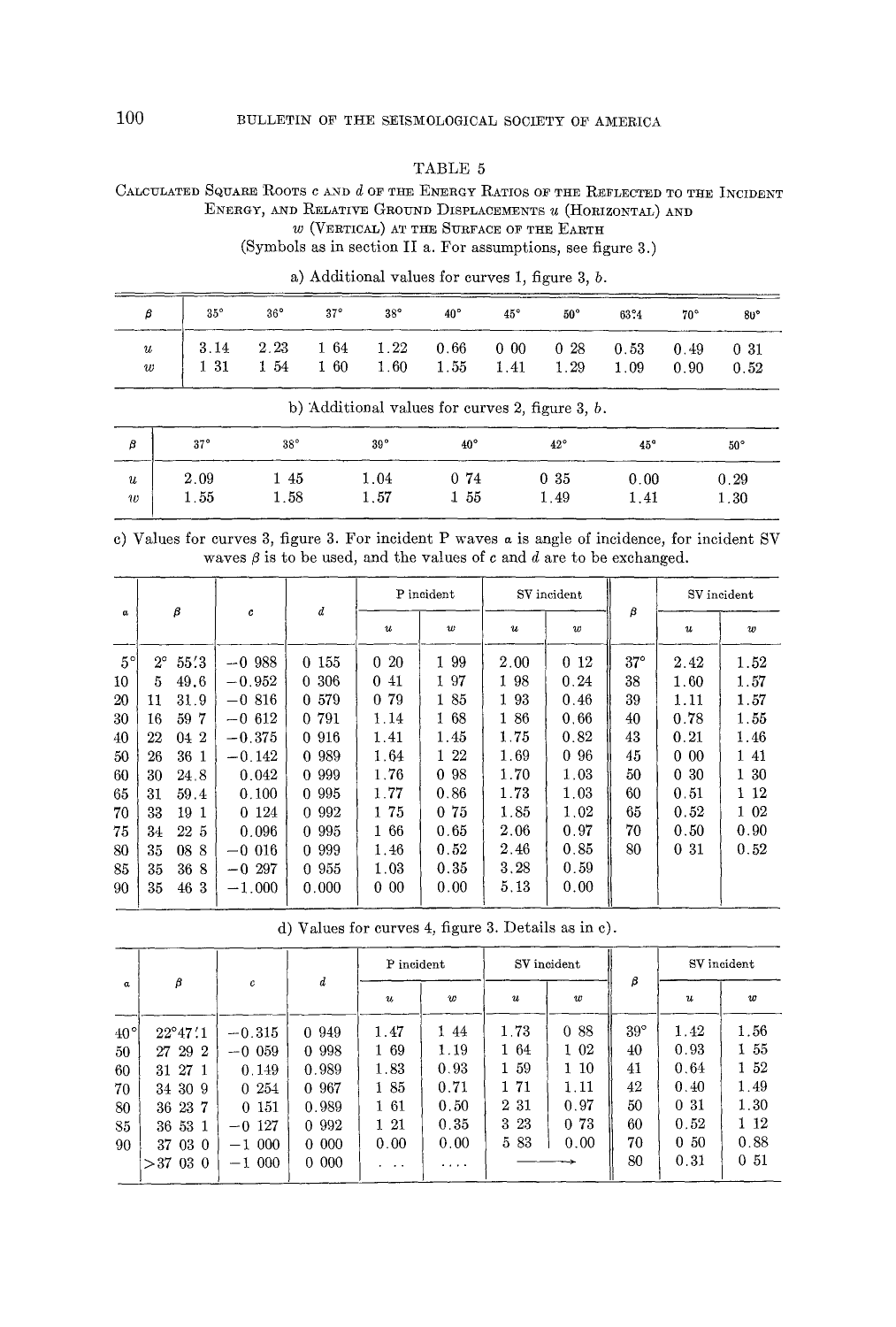values. For an angle of incidence of  $0^{\circ}$  these are the same as for SV waves, and, together with the special results in section IIb and table 3, may be used to draw curves giving a first approximation of the energy distribution in all instances.

§III e) *Results referring to reflection at the surface of the earth and to the ratio of ground amplitudes to the amplitudes of the arriving waves.--A* few data on the energy distribution for waves reflected at the surface of the earth were given by Knott. (1899). Other sets of data and corresponding values for the ratio of ground amplitudes to the amplitudes of the incident waves were calculated by Gutenberg (Zoeppritz, Geiger, and Gutenberg, 1912; Geiger and Gutenberg, 1912) and by Jeffreys (1926, p. 327).

In figure 3, curves corresponding to four values of Poisson's ratio are reproduced. The data for curve 1 were taken from the older calculations of the author, those for curve 2 from Jeffreys (1926); for both, a few additional'points were calculated (table 5, a and b), especially where large changes are indicated in figure 3, b. All points on which curves 3 and 4 are based were newly calculated to 5 places by the author (table 5, c and  $d$ ). In addition, the special results mentioned in section II c were used. Most of the important features have been discussed by Jeffreys. The peculiar behavior of w near the critical angle in figure  $3, b$ , seems to have escaped attention hitherto.

For an incident SH wave, all the energy is reflected into an SH wave, the horizontal ground displacement is always twice the amplitude of the incident wave, and the vertical displacement always zero regardless of the angle of incidence or Poisson's ratio. **§** IV. SUMMARY

The investigation of amplitudes of elastic waves passing through layers of the earth, either in earthquakes or from artificial explosions, requires a knowledge of the distribution of energy at points of reflection or refraction, and also of the ratio between the amplitudes arriving at the surface of the earth and the displacements of the ground there. Some fundamental theoretical problems involved are discussed (section II) and typical curves for the quantities mentioned are given (section III).

CALIFORNIA INSTITUTE OF TECHNOLOGY PASADENA, CALIFORNIA (BALCH GRADUATE SCHOOL OF THE GEOLOGICAL SCIENCES, CONTRIBUTION NO. 359)